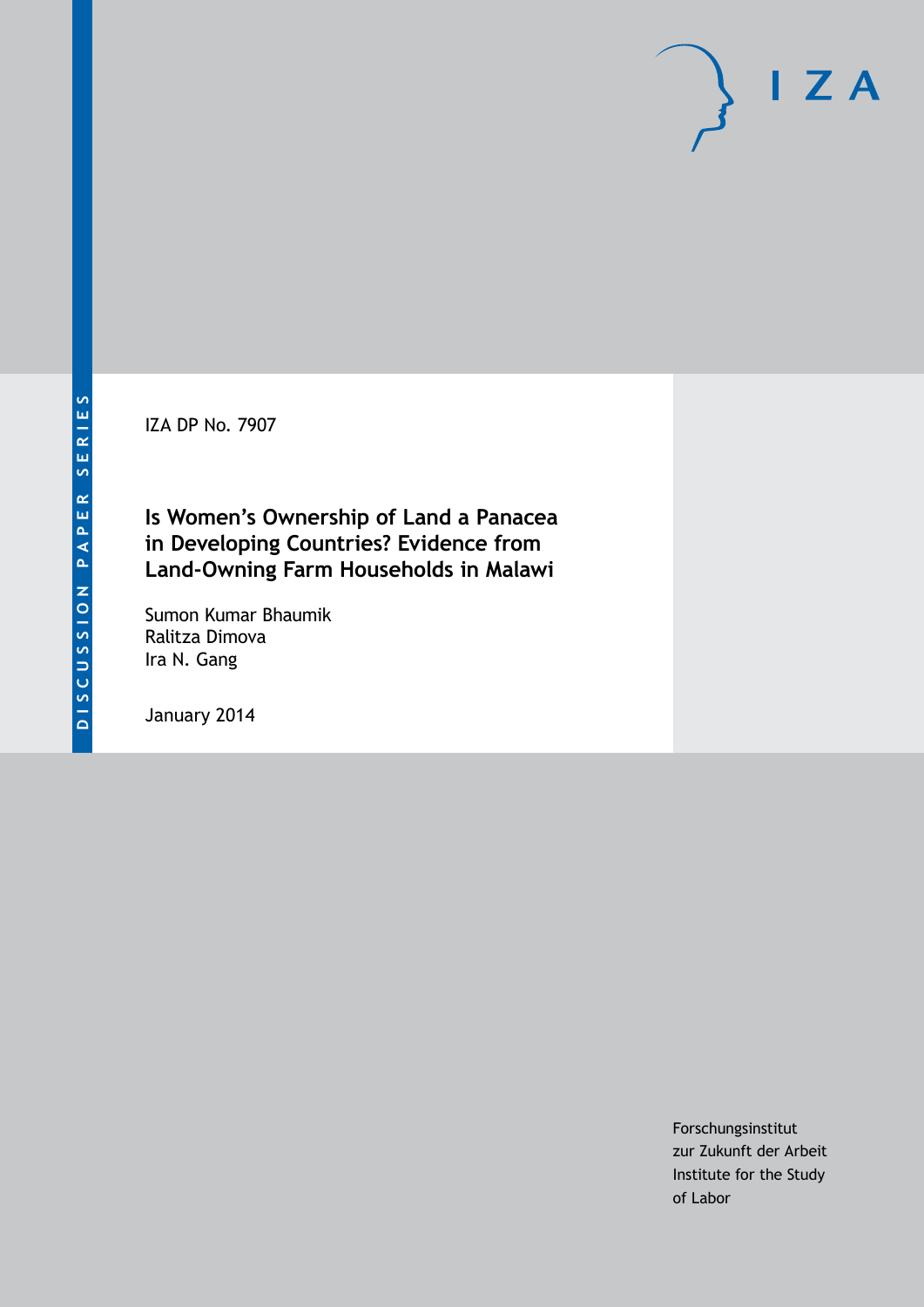# **Is Women's Ownership of Land a Panacea in Developing Countries? Evidence from Land-Owning Farm Households in Malawi**

## **Sumon Kumar Bhaumik**

*ABS, Aston University, WDI and IZA*

### **Ralitza Dimova**

*IDPM, University of Manchester and IZA*

### **Ira N. Gang**

*Rutgers University, IZA, CReAM and IOS*

## Discussion Paper No. 7907 January 2014

IZA

P.O. Box 7240 53072 Bonn Germany

Phone: +49-228-3894-0 Fax: +49-228-3894-180 E-mail: [iza@iza.org](mailto:iza@iza.org)

Any opinions expressed here are those of the author(s) and not those of IZA. Research published in this series may include views on policy, but the institute itself takes no institutional policy positions. The IZA research network is committed to the IZA Guiding Principles of Research Integrity.

The Institute for the Study of Labor (IZA) in Bonn is a local and virtual international research center and a place of communication between science, politics and business. IZA is an independent nonprofit organization supported by Deutsche Post Foundation. The center is associated with the University of Bonn and offers a stimulating research environment through its international network, workshops and conferences, data service, project support, research visits and doctoral program. IZA engages in (i) original and internationally competitive research in all fields of labor economics, (ii) development of policy concepts, and (iii) dissemination of research results and concepts to the interested public.

<span id="page-1-0"></span>IZA Discussion Papers often represent preliminary work and are circulated to encourage discussion. Citation of such a paper should account for its provisional character. A revised version may be available directly from the author.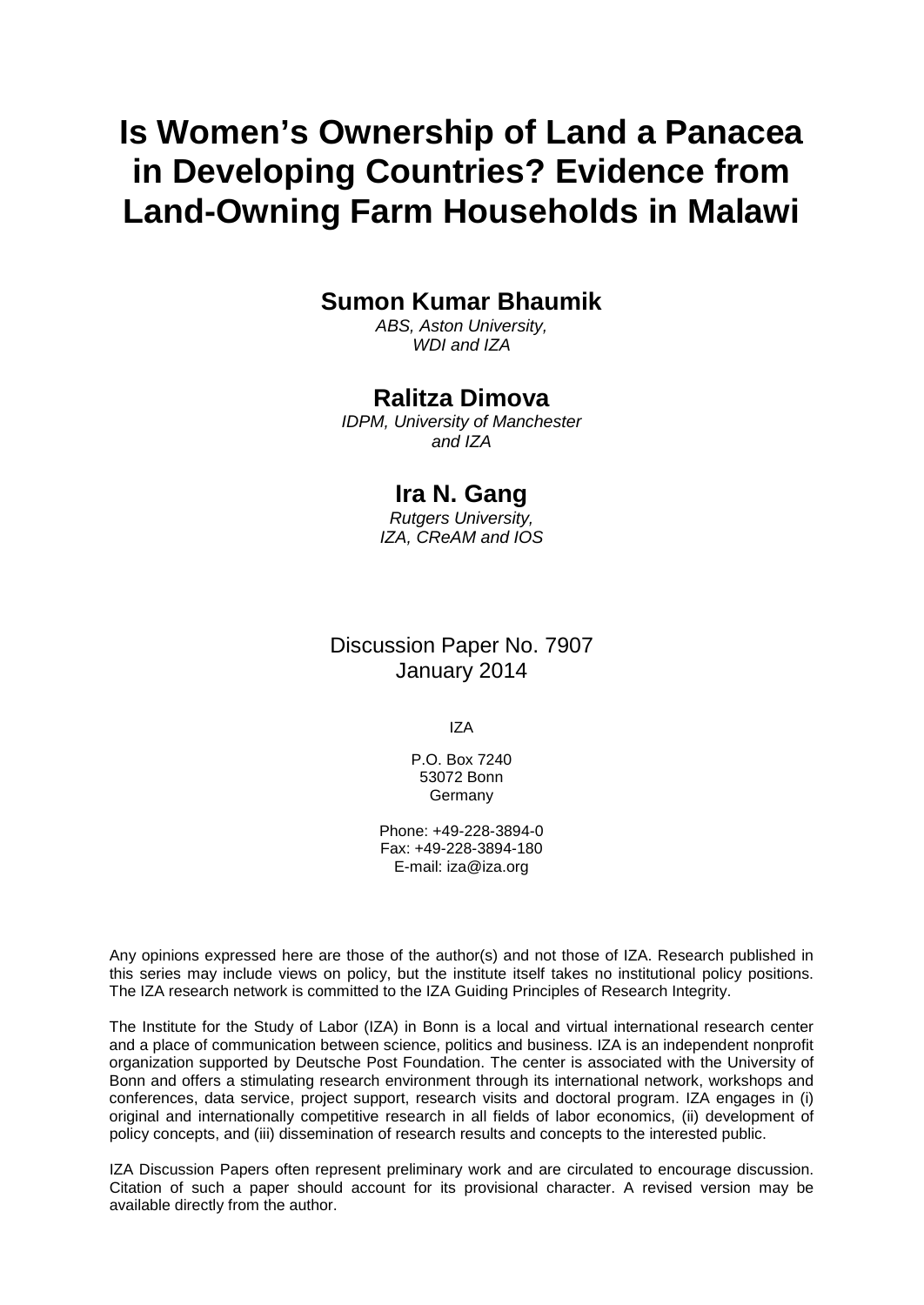IZA Discussion Paper No. 7907 January 2014

# **ABSTRACT**

### **Is Women's Ownership of Land a Panacea in Developing Countries? Evidence from Land-Owning Farm Households in Malawi[\\*](#page-1-0)**

Our analysis of a rich representative household survey for Malawi, where patrilineal and matrilineal institutions coexist, suggests that (a) in matrilineal societies the likelihood of cash crop cultivation by a household increases with the extent of land owned (or de facto controlled) by males, and (b) and cultivation of cash crops increases household welfare. The policy implication is that facilitating female ownership of assets through informal and formal institutions does not, on its own, increase welfare, if women do not have access to complementary resources that are needed to generate income from those assets.

JEL Classification: Q12, O2, O13, J16

Keywords: female ownership of assets, informal institutions, cash crops, household welfare

Corresponding author:

Ralitza Dimova Institute of Development Policy and Management School of Environment and Development University of Manchester Manchester M13 9PL United Kingdom E-mail: [Ralitza.Dimova@manchester.ac.uk](mailto:Ralitza.Dimova@manchester.ac.uk)

We thank the participants in the University of Manchester Workshop on Institutions (May 10, 2013) for their very useful comments. We remain responsible for all remaining errors. Ira Gang thanks the Rutgers Research Council for partial support.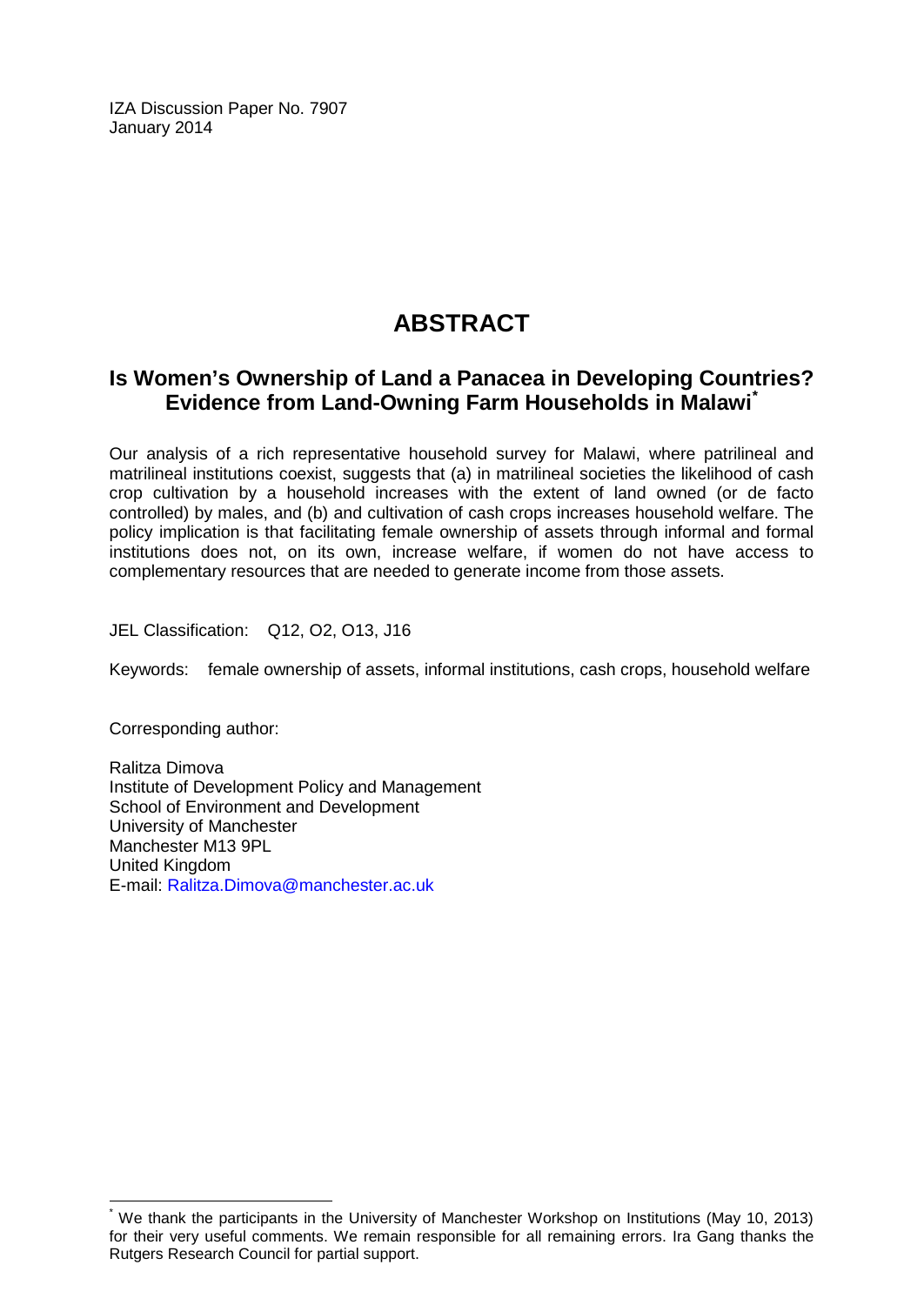#### **Is women's ownership of land a panacea in developing countries?**

#### **Evidence from land-owning farm households in Malawi**

#### **Introduction**

The positive effect of female empowerment on key household welfare indicators, such as consumption, nutrition, child health and education is among the most well established stylized facts in the development literature (Kevane, 2004). Not surprisingly, much of the related academic and policy discourse has centred on creating the right institutional environment for improving the bargaining power of women. A number of papers have argued in favour of enhancing asset ownership, particularly land rights, as a way of raising household welfare through increased female bargaining (Quisumbing, 1994; Beegle, Frankenberg, and Thomas, 2001; Allendorf, 2007). Others have emphasized the positive effects of women's income on household welfare, thereby viewing asset ownership or control over land and other resources as an indirect determinant of household outcomes (Quisumbing and Maluccio, 2003; Duflo and Udry, 2004; Doss, 2006; Luke and Munsi, 2011).

Female ownership of assets, however, is neither given,  $\frac{1}{1}$  nor a panacea for household level welfare. In traditional societies, asset ownership is significantly shaped by institutional factors such as social norms. In some contexts, this implies that women have little or no customary rights in land (Agarwal, 1988). In certain other societies, such as some in rural Ethiopia, control over a household's productive assets is centralised in the hands of the household head, irrespective of whether it is a man or a woman (Fafchamps and Quisumbing, 2002). Sometimes these social norms influence the formal legal structure underpinning asset ownership. For example, prior to the enactment of the Married Women's Property Act of 1882, British women were "considered an extension of their husbands and did not have their own legal personality" (Deere and Doss, 2006; pp. 5). Even legislations that are consistent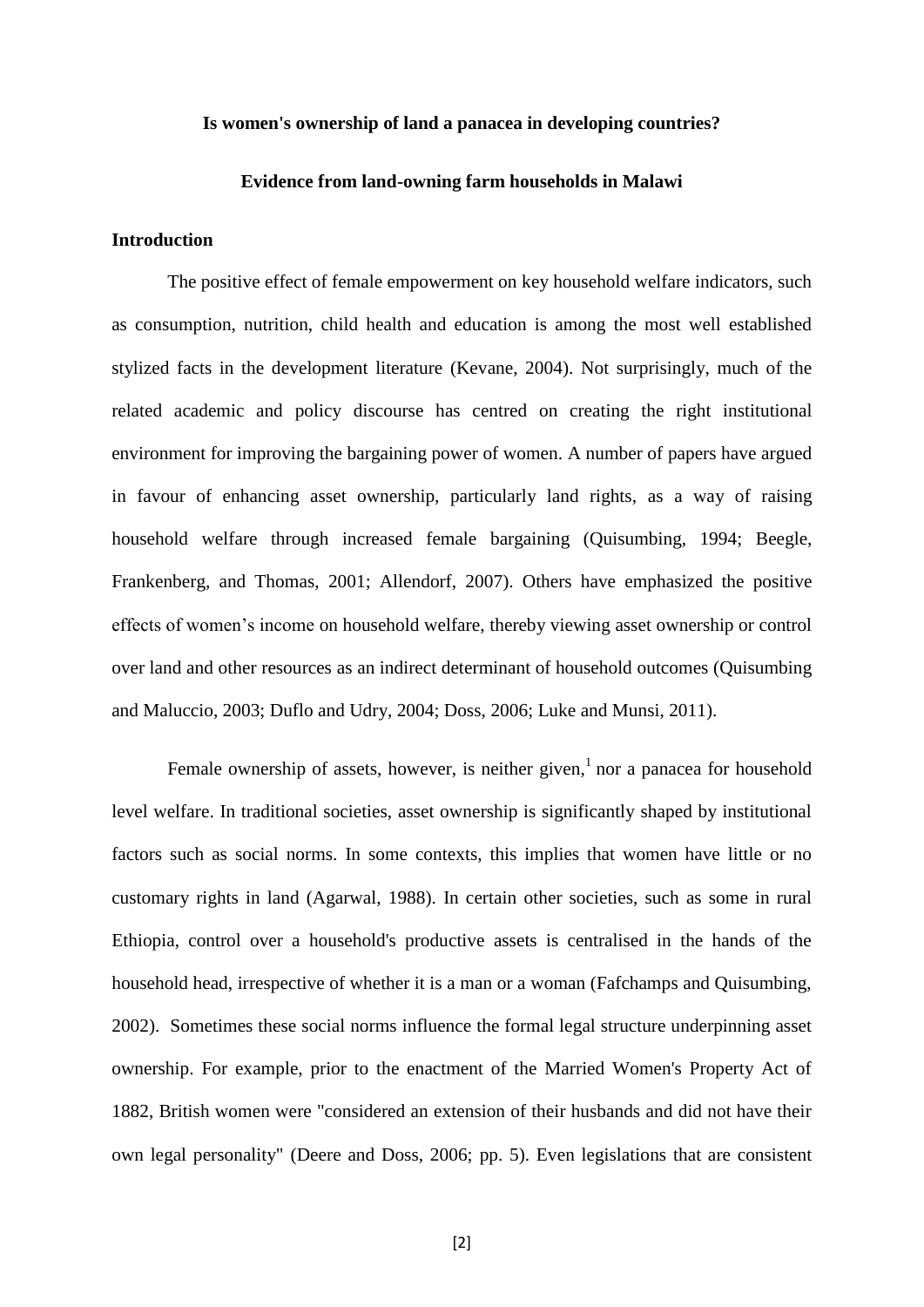with the United Nations Convention on the Elimination of All Forms of Discrimination against Women (CEDAW) may address the issue of female asset ownership only partially or in an ambiguous manner. For example, in India, under the Hindu Succession Act of 1956, the "separate" property of a Hindu dying without a will is divided equally among Class I heirs such as surviving children (both sons and daughters) and the spouse, but "joint" property is handed down only to male lineal descendants (Deininger, Goyal and Nagarajan, 2010).<sup>2</sup>

Even if women were to own assets, there could be a serious disconnect between such ownership and their ability to generate income (and hence consumption) out of these assets. If the assets owned by women are in the form of inputs for production, mainly land, they need access to complementary resources such as labour and capital to be able to translate their asset ownership into income-generating output. However, women may find it difficult to access some of these complementary resources, in particular, capital (Joireman, 2008). To begin with, the amalgamation of "customary laws" and civil laws governing property rights might weaken property rights of women land owners. Property rights can also be weakened by other economic, social, cultural and ideological factors (Agarwal, 1994; Arun, 1999). Further, the laws that underpin the property rights of women may be "difficult to enforce because they go against the grain of cultural practice" (Joireman, 2008; pp. 1238). Evidence of both these problems has been found in the context of developing countries such as Uganda (Kes, Jacobs and Namy, 2011). These problems, in turn, can adversely affect women's ability to collaterize their land/assets to gain access to capital. Earlier studies found that in Africa "women receive less than 10 percent of the credit to small farmers and less than 1 percent of the total credit to agriculture" (Blackden, 1999; pg. 4).

Even if complementary resources were available, in principle, intra-household allocation of these resources may be inefficient, and any uncertainty about long term property rights may make women reluctant to make necessary investments in assets such as land (Udry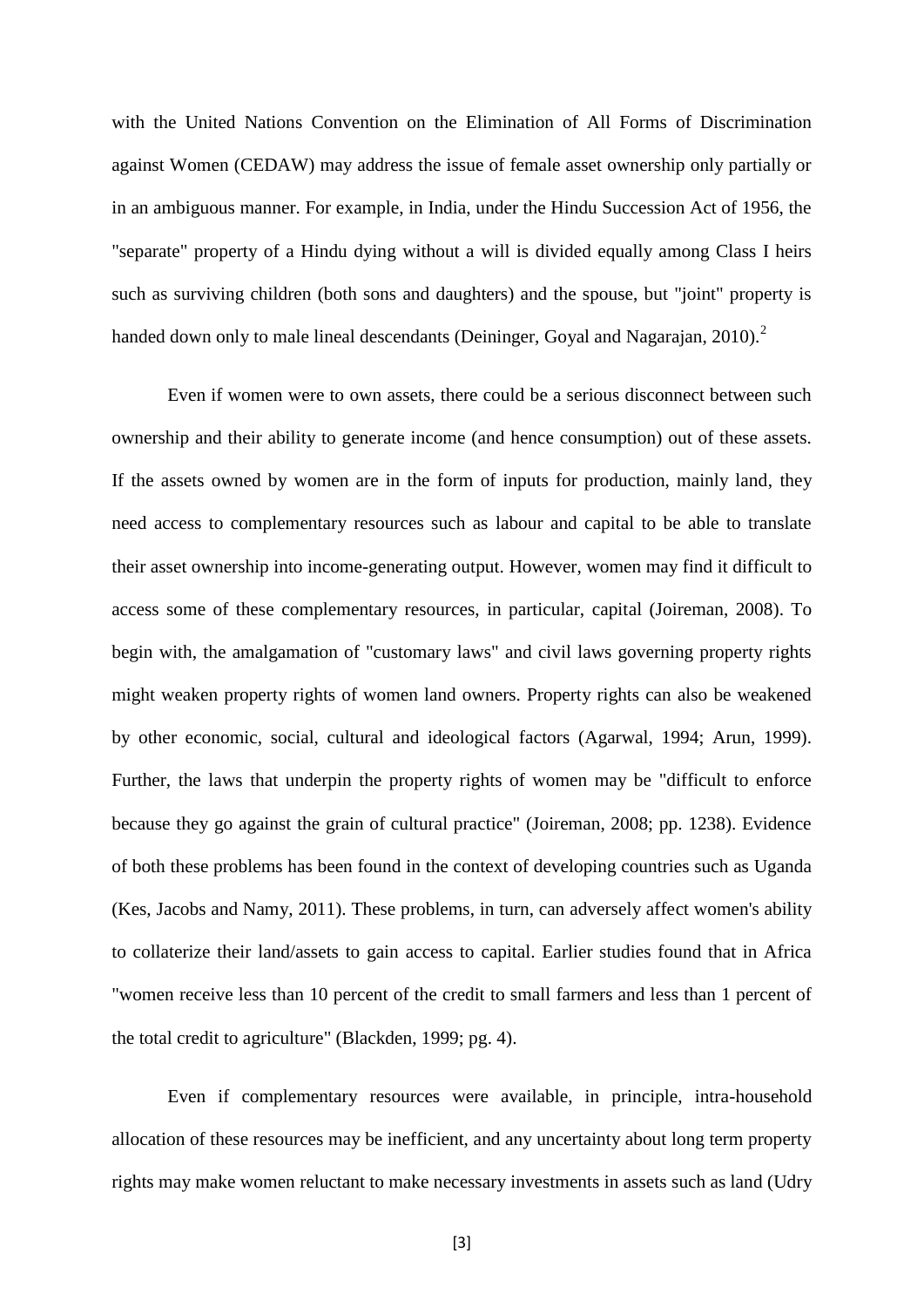and Goldstein, 2008). Further, women's productivity (and the productivity of the assets they own) may be adversely affected by their (generally lower) educational status, and socially determined household responsibilities of women. In Burkina Faso, for example, Udry (1996) finds that even after accounting for plot quality, plots controlled by women are farmed much less intensively than similar plots within the household controlled by men. Other studies on sub-Saharan African countries have concluded that in Kenya parity in agricultural input and educational status can raise yields in women-owned plots by more than 20 percent, while labour productivity in Tanzania could have increased by around 15 percent if the time burden women face was reduced (Blackden, 1999).

In other words, *given an income level*, women's ownership of assets can improve intra-household allocation of income and consumption in a way that augments welfare. But this income level itself may be adversely affected by women's ownership of land. We examine this tension in the impact of women's ownership of land on welfare using household level data from Malawi, whose rural landscape is characterised by patrilineal and matrilineal land tenure systems. Matrilineal kinship de facto places both the user and control rights in the hands of women and thus gives them a degree of economic security not found in patrilineal systems.<sup>3</sup> However, as noted earlier, the reality often involves a wedge between ownership and control in matrilineal societies. For example, when it comes to land sales, even though the women own land, they need to consult their maternal uncles who have the final say for such decisions (WOLREC, 2011).

Furthermore, *uxorilocal residence* (living in the wife's village) appears to be on the decline as having resided uxorilocally for a short period of time men can go back to their own village in exchange for a small payment made to the women's parents (Kishindo, 1990). Indeed, in the matrilineal system it is becoming increasingly common for parents to give land to their sons in their lifetime or for sons to be allowed to inherit land upon their mother's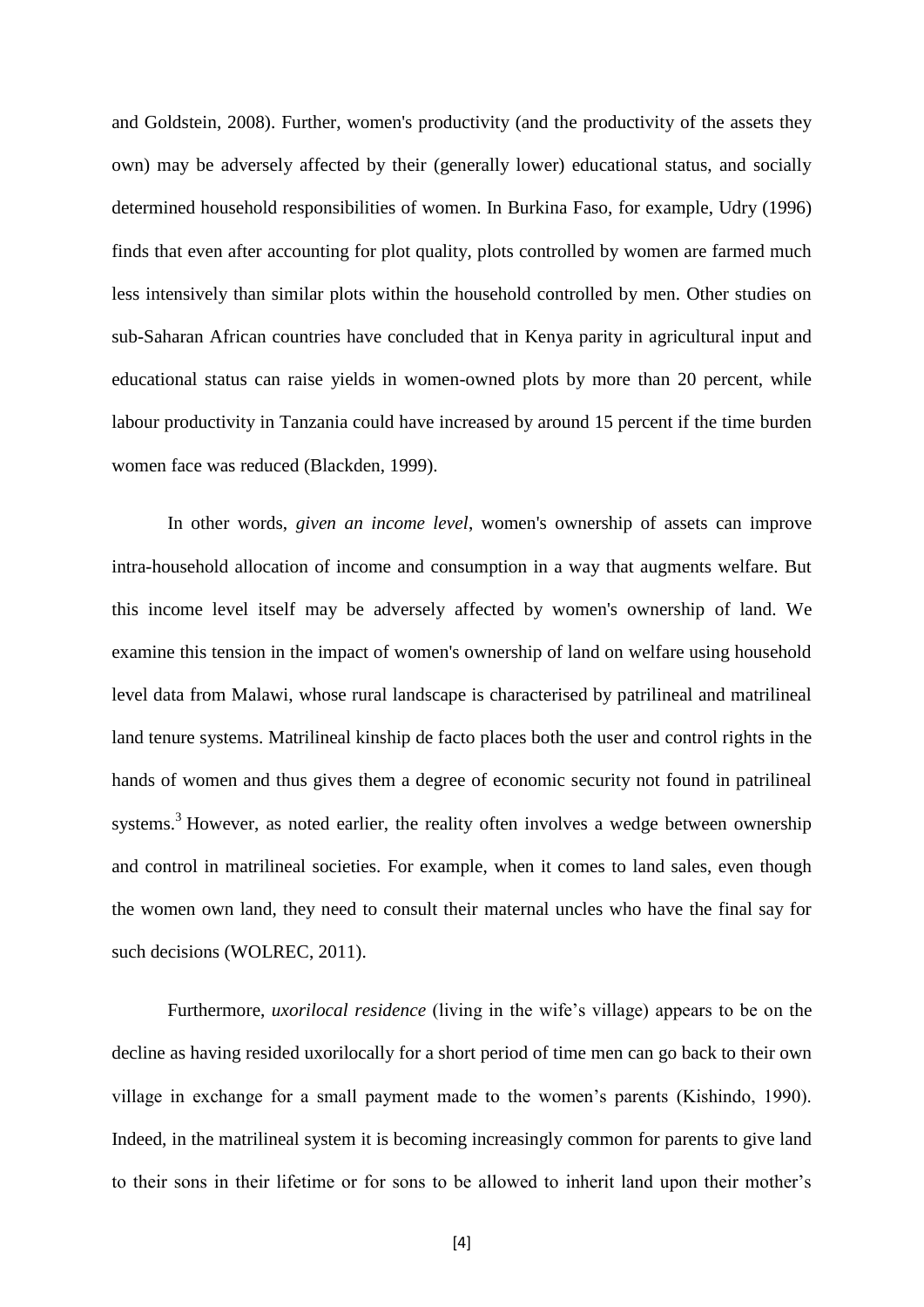death (World Bank, 1991). The growing uncertainty over rights to land decrease women's willingness to invest in cash crops, which bear fruit only over time (World Bank, 1991; Green and Baden, 1994). Not surprisingly perhaps, 82 percent of the inferior productivity outcomes for female managed plots in Malawi are explained by differences in high value crop cultivation and the level of household adult male labour inputs (Kilic, Palacios-Lopez and Goldstein, 2013). Indeed, changing social norms in matrilineal systems not only affect the production side, but also the consumption/welfare side of household bargaining. For example, Sear (2008) finds that increasing competition for resources has a detrimental effect on child health and survival in matrilineal communities.

In this setting, we examine the direct and indirect effects of women's ownership of land on household level consumption. We examine the impact of such ownership on the household decision to undertake cash (or high value) crop production; female empowerment through these crops being one of the leitmotifs of recent political economy literature on agriculture (Dolan and Serby,  $2003$ ).<sup>4</sup> We also examine the direct impact of women's relative importance in the household's expenditure decisions, and the indirect impact on consumption through the households' exposure to cash (or high value) crops on household welfare.

As a start, we estimate a consumption equation in which household level per capita consumption is the dependent variable, and explanatory variables include (among other things) a household's exposure to cash (or high value) crops and women's relative position in the household's expenditure decisions, as well as institutional characteristics of matrilineal and patrilineal systems. To confirm the robustness of our results, we then experiment with alternative measures of welfare, namely, stylized poverty indicators. We restrict the sample to households that produce agricultural crops. Households have a choice between growing cash crops or food crops, and we later further distinguish between cash crops and a subset of high value cash crops.<sup>5</sup> We account for possible bias, whereby the choice of cash (or high value)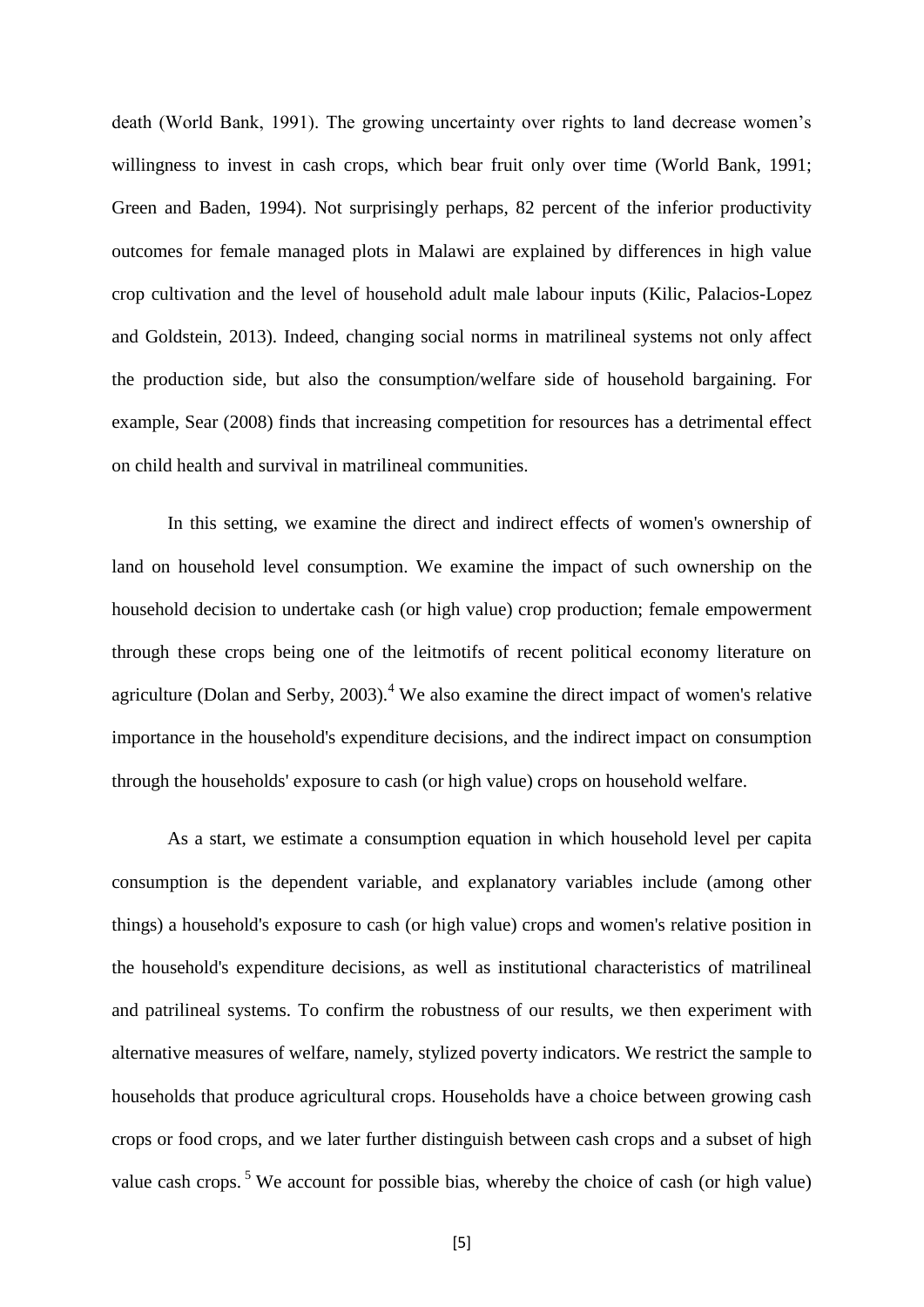crops (as opposed to food crops) may not be random, and simultaneously estimate a decision equation in which the dependent variable is the binary indicator of whether a household has cash (or high value) crops as a source of income, and explanatory variables include (among other things) ownership patterns of land and unobserved institutional aspects of matrilineal and patrilineal systems. The two equations are jointly estimated using a maximum likelihood estimator.

We hypothesize that the decision to produce cash (or high value) crops and bigger role of women in expenditure decisions of households has a positive impact on the consumption (and hence welfare) of households, but the impact of women's ownership of land on the decision to produce cash (or high value) crops is ambiguous. In particular, while ownership may not be a matter of significance in a patrilineal society, male ownership of (or control over) land may (ironically) better facilitate cash (or high value) crop production in a matrilineal society if men have, in general, greater access to complementary resources and/or if they are better able to focus on agricultural activities than women who have multiple demands on their time. We are, therefore, not only able to directly address a key policy issue, namely, whether norms or legal structures that facilitate land (more broadly, asset) ownership of women necessarily facilitate economic activities that are potentially welfare enhancing, we are also able to distinguish between the de jure control of women over household matters (through land ownership) and the de facto control (through participation in decisions about household expenditure). This, in itself, is a significant contribution to the existing literature on the relationship between institutions, women's ownership of assets and the implications for household welfare.

The rest of the paper is structured as follows: In Section 2, we outline the empirical methodology. The data are discussed in Section 3. In Section 4, we report and discuss the regression results. Section 5 concludes.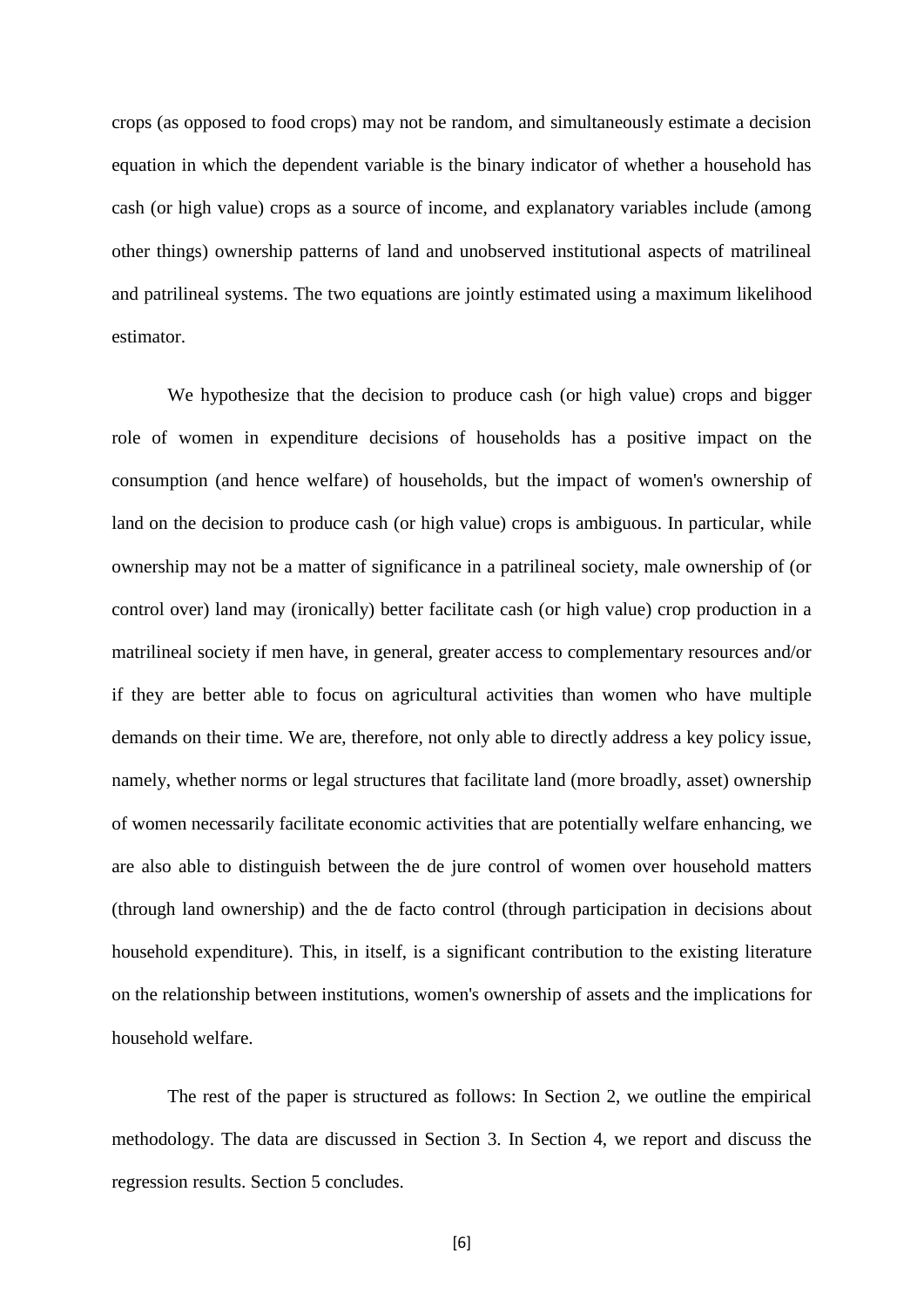#### **Empirical methodology**

We argue that household welfare depends on, among other things, on the household's ability to generate significant returns on its asset endowment, which in developing country contexts is generally land, and on the structure of the decision making process within households. We hypothesize that a household may not be able to generate significant returns from its asset endowment if the ownership (or control) of the asset is vested in women, but that greater voice (or control) of women within the household has a positive impact on the household's welfare.

In keeping with the literature, in our baseline specification we proxy welfare with the log of household level per capita expenditures (Glewwe and Hall, 1998; Adams, 2004, 2006; Bhaumik, Gang and Yun, 2006; Dimova and Wolff, 2008). The model specification is given by

$$
C_i = \beta_0 + \sum_j \beta_{ij} X_{ij} + \sum_k \theta_{ik} CNTRL_{ik} + \delta CCRD_i + \varepsilon_i,
$$
 [1]

where  $C_i$  is the per capita consumption of the  $i^{\text{th}}$  household,  $X_j$  are a set of *j* variables that influence household consumption, *CNTRLk* are a set of *k* variables that capture the nature of the decision making process within the household (specifically, the whether women play a role in the decision-making process), *CCRD* is a dummy variable that takes the value 1 if a household produces cash (or high value) crops, and 0 otherwise, and  $\varepsilon_i$  is the *iid* error term,  $\varepsilon_i \sim N(0, \sigma^2)$ .

As such, equation [1] can be estimated using ordinary least squares (OLS). But, in the light of our earlier discussion, the decision (or ability) to produce cash (or high value) crops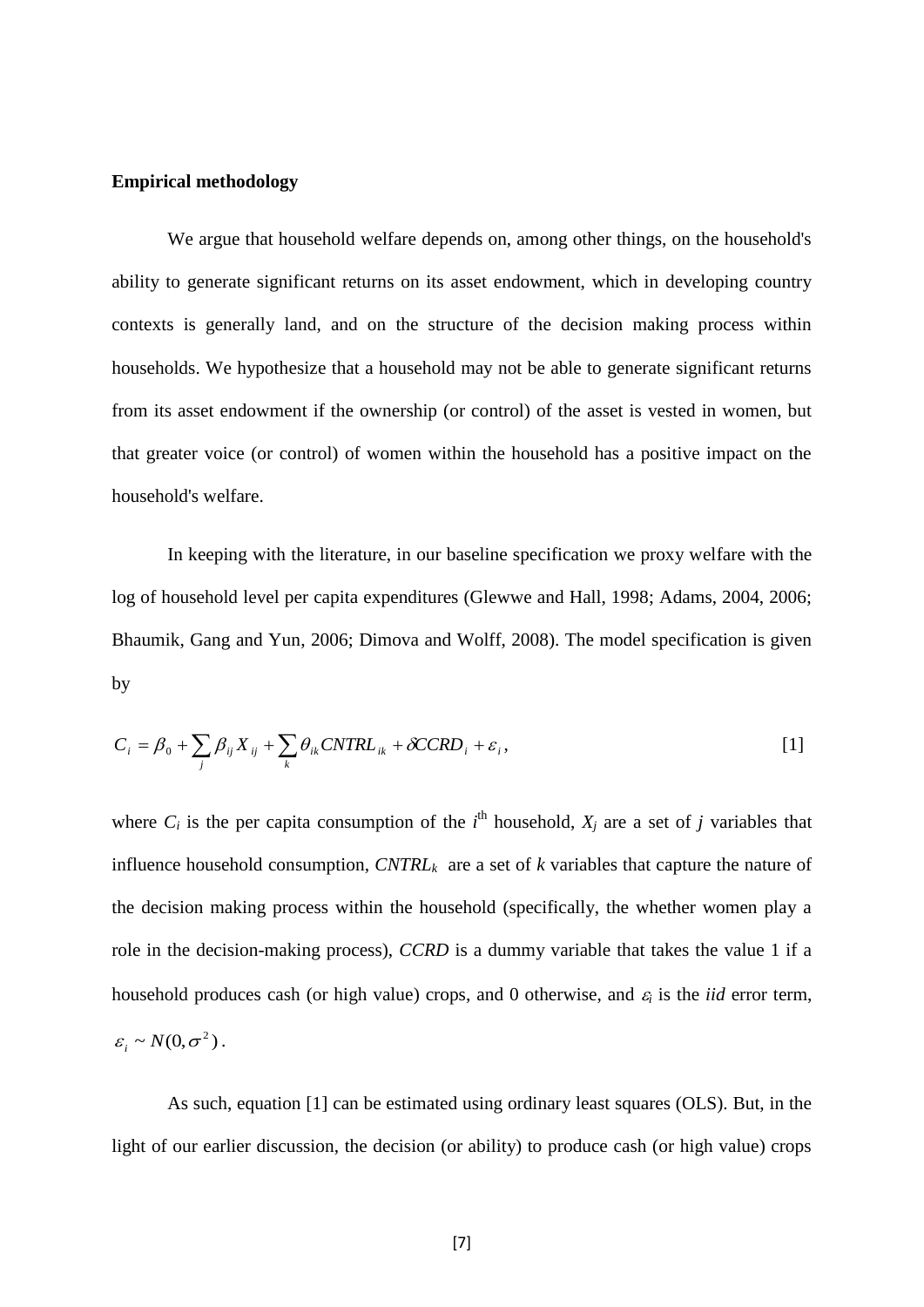may not be randomly decided. It may depend on factors such as land ownership, with female ownership potentially having a detrimental impact on the household ability to produce these crops, on account of factors such as inadequate access to complementary resources such as capital. In that case, estimating equation [1] using OLS would lead to biased estimates, and we have to correct for the systematic selection of certain kinds of households into production of cash (or high value) crops.

The two most commonly used methods of correcting for selection bias involve the use of Heckman's approach to correction for selection bias (Heckman, 1979), and the treatment effect model. In Heckman's model, it is argued that the dependent variable in the regression equation of interest is observed only when some unobserved or latent endogenous variable (*w*) exceeds some threshold (say, 0), that is,  $w^* = \Phi'Z + \mu$ ;  $w = 1$  if  $w^* > 0$ , and  $w = 0$ otherwise. Note that, by the very nature of this argument, for all observations in the sample *w*  $= 1$ . In the treatment effect model, by contrast, the dependent variable of the regression equation of interest is observed for  $w = 0$  as well as  $w = 1$ . There is a functional difference as well. Unlike in Heckman's two-step model for correction of selection bias, in a treatment effect model *w* enters the regression equation of interest directly.

In our empirical model, equation [1] is the regression equation of interest, and *CCRD* (which can take the value 0 or 1) is the *w* variable. Hence, we estimate a treatment effect model which includes equation [1], the consumption equation, and a decision-equation given by

$$
CCRD = \Phi'Z + \mu. \tag{2}
$$

The "treatment", in other words, is the choice to produce cash (or high value) crops. Equations [1] and [2] are estimated jointly using maximum likelihood estimators. Subsequently, a likelihood ratio test is used to verify whether the error terms of the two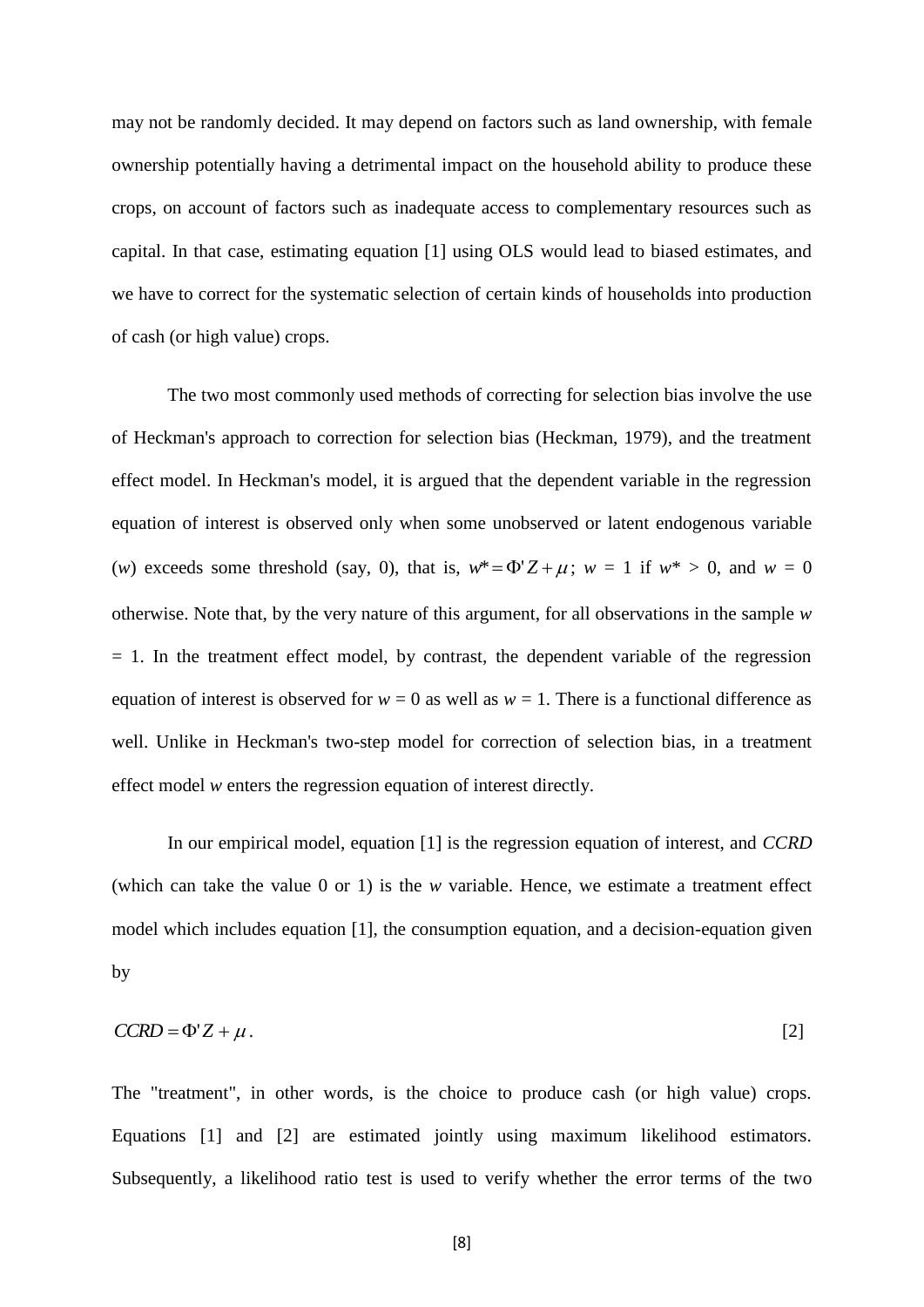equations are correlated, such that using OLS without accounting for selection bias would indeed lead to biased and inconsistent estimates of equation [1].

In keeping with the literature, we also have to ensure that the decision equation and the consumption equation are identified, that is there is at least one variable that affects the decision to undertake cash (or high value) crop production without having an impact on household consumption, and vice versa. We propose that both the decision to undertake cash (or high value) crop production and consumption depend on factors such as the age, gender, marital status and education level of the household head.<sup>6</sup> However, as discussed earlier in the paper, while ownership patterns may have an impact on the decision to produce cash (or high value) crops without affecting household consumption, household consumption alone is likely to be affected by the relative importance of the women in the decision-making process for household expenditures. Hence, we include (only) in the decision-making equation a number of variables that together capture ownership patterns of land that can influence the decision about cash (or high value) crop production. Similarly, we include (only) in the consumption equation a number of variables that capture the relative importance of women in the determining the patterns of household level expenditure. Finally, as highlighted in equation [1], we include in the consumption equation the dummy variable that captures cultivation of cash (or high value) crops (*CCRD*). In principle, therefore, our model is identified, and we shall discuss later whether the identifying variables in the two equations are statistically significant.

#### **Data**

We estimate equations [1] and [2] using the Third Integrated Household Survey (IHS3) of Malawi, conducted between March 2010 and March 2011. It is a representative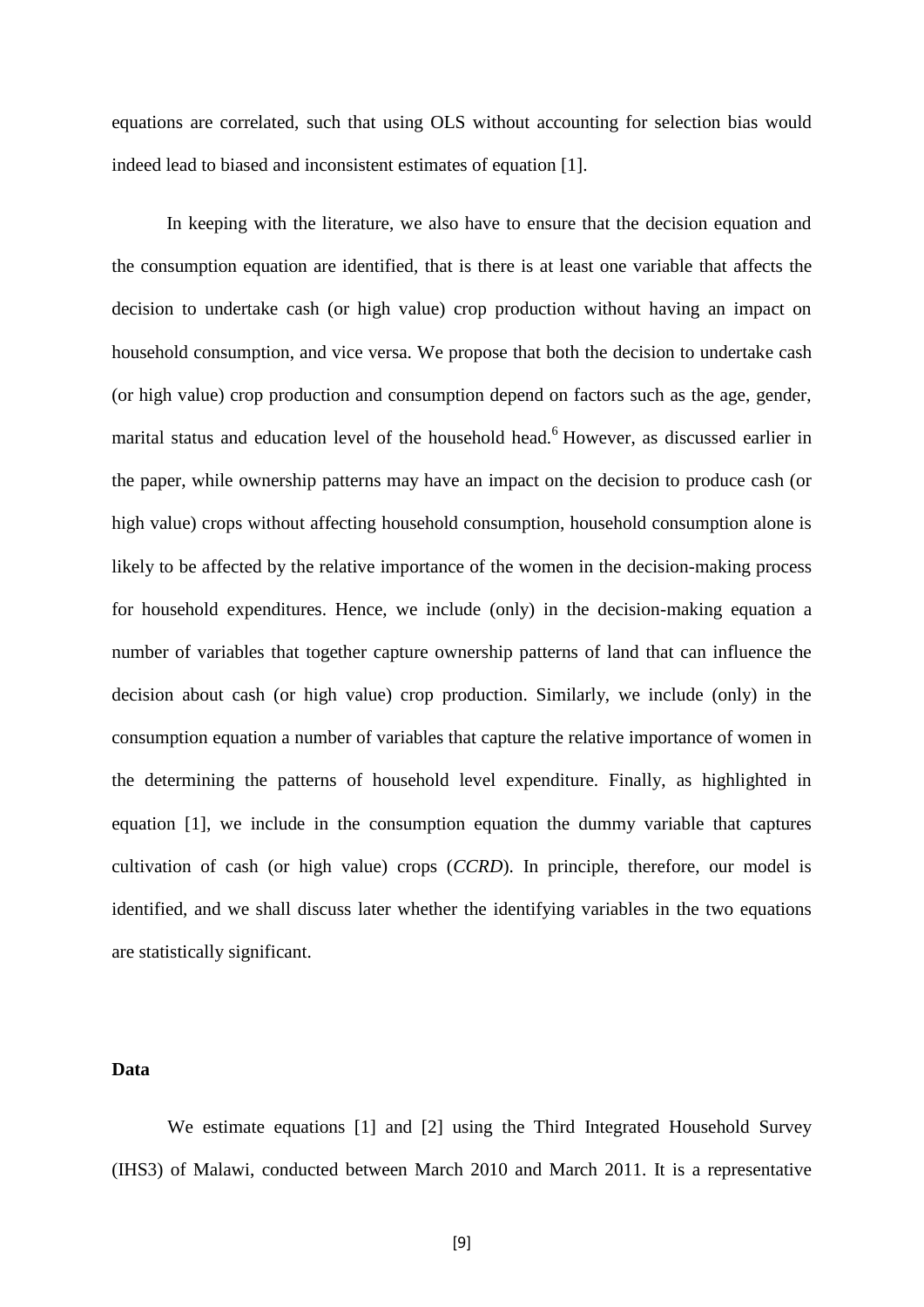survey for the whole territory of the country, conducted by the National Statistical Office of Malawi (2012), which received technical support from the World Bank as part of the World Bank's Living Standards Measurement Study (LSMS). After accounting for missing observations and restricting the sample to those households who had access to land and derived income from agricultural production during the reference period, we are left with a sample of 7048 observations.<sup>7</sup>

The survey is informationally rich. It permits us to identify the exogenously given institutional drivers of land ownership, namely, matrilineal and patrilineal societies. Matrilineal systems are characteristic of the Yao and Chewa ethnic groups, while patrilineal systems are associated with the Ngoni, Nkonde and Tumbuka ethnic groups. The survey instrument also identifies whether women play a role in the decision making process of households, either on their own or jointly with the men in the households.

Further, aside from the usual LSMS household and individual level questions, aimed at assessing expenditures, household income, labour force characteristics, education and social assistance, the survey contains a separate section on agriculture. It is therefore possible to identify the nature of the crops (that is, whether they are cash or high value crops) produced by the households during the rainy and the dry seasons. Specifically, we are able to distinguish between more common and more exclusive high value crop categories: in our analysis, cash crops include hybrid maize, tobacco, groundnuts and cotton, and the more exclusive category of high value crops include only tobacco and groundnuts. We are also able to identify who in the household is responsible for which agricultural activity and who in the household is responsible for the allocation of earnings derived from that activity. Hence, for each household, we are able to identify the amount of land that are under female (and male) control. In the context of our analysis, male ownership of land in matrilineal societies is of interest.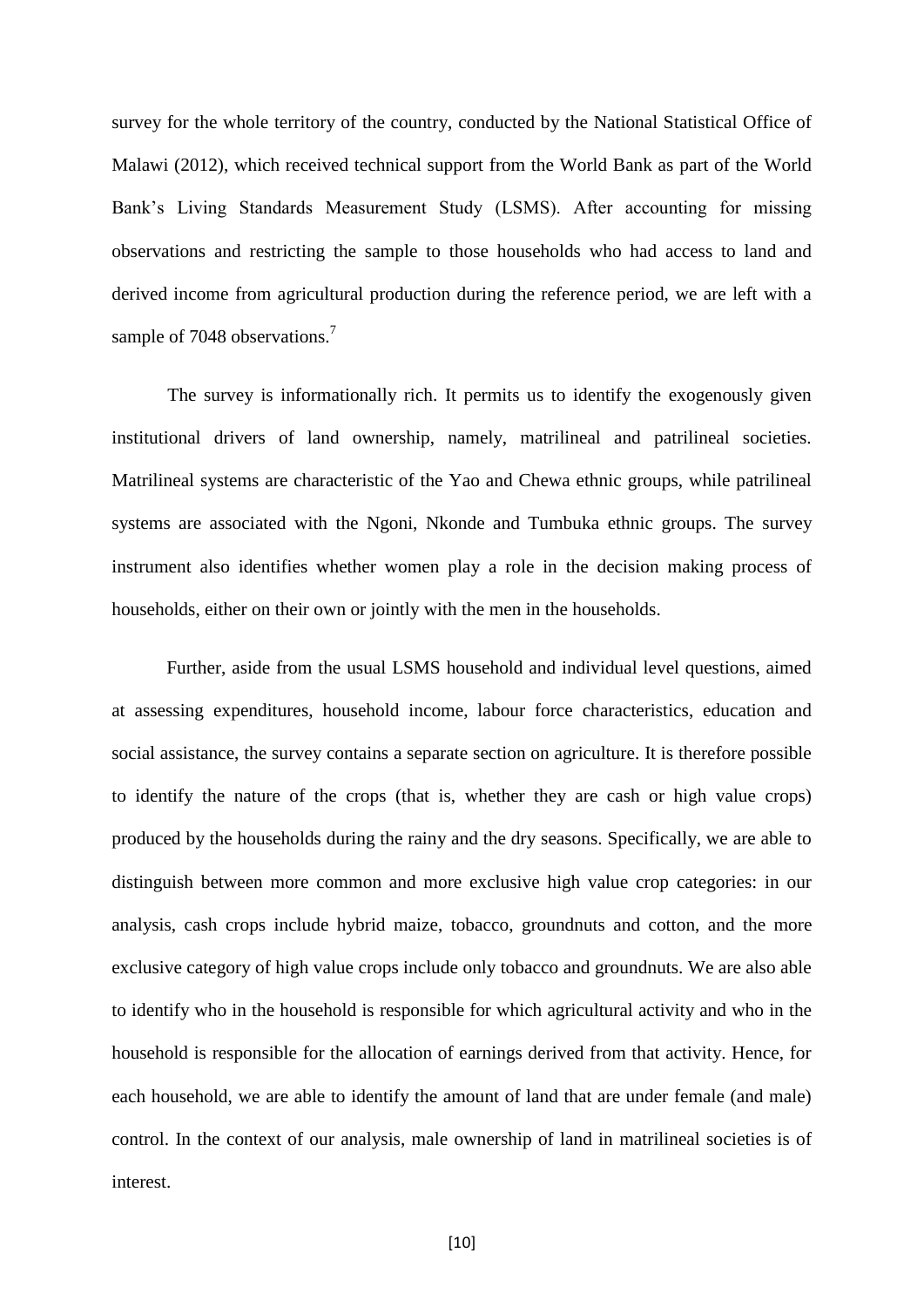#### **INSERT Table 1 about here.**

To begin with, as highlighted in Table 1, the data suggests the following:

- Men dominate ownership of land. While, on average, women own more land (0.88 acres) than men (0.85 acres), on average, in Malawian matrilineal societies, the difference is negligible. In patrilineal societies, on the other hand, men (1.16 acres) own about 40 percent more land than women (0.70 acres). This is consistent with the available evidence from other countries in the region. In Uganda, for example, while female ownership of land among female-headed households is comparable to male ownership of land overall, female ownership of land is much lower in male-headed households (Kes, Jacobs and Namy, 2011).
- There is widespread production of cash crops; over 80 percent of households produce cash crops in both matrilineal and patrilineal societies. Production of high value crops, however, is much less widespread, with just about 40 percent of households producing high value crops in both these societies.<sup>8</sup> It is important to note that there are no differences in the incidences of either cash or high value crop production across the matrilineal and patrilineal systems, where the ethnicities belonging to these two groups are to a large extent segregated geographically, with the matrilineal communities residing mostly in the South and Centre of the country and the patrilineal communities residing mostly in the Northern parts of the country. Hence, if we find any differences in the impact of ownership on entry into cash or high value crop production, we ascribe them to institutional patterns alone and not to climate or other geographic differences.
- There is significant divergence between ownership (that is, de jure) and de facto control of land. Even in matrilineal societies, while women own more land on average, women are the main decision makers about cash crop production in only 22 percent cases, and the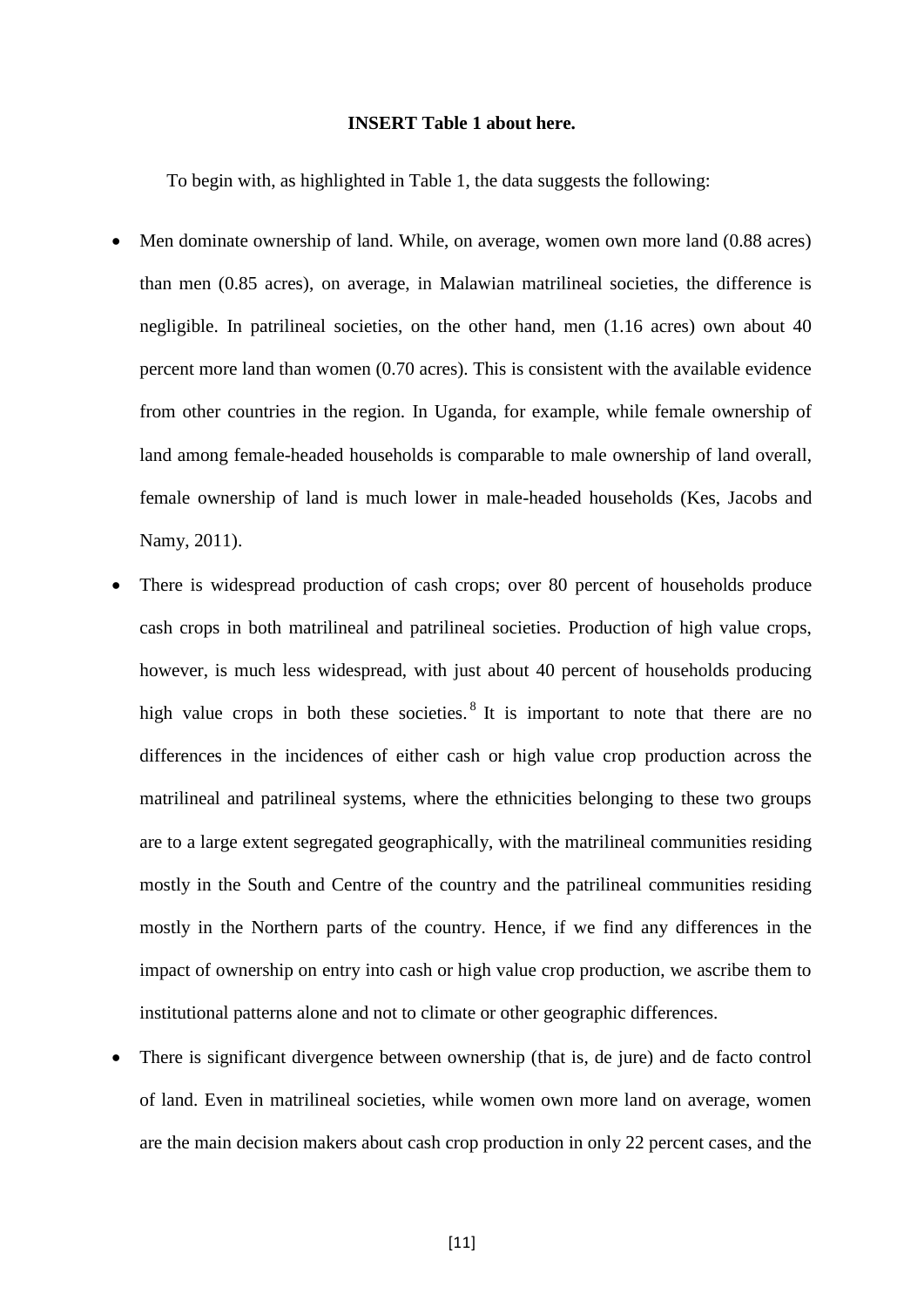incidence of a woman as the main decision maker is even lower for high value crops (10 percent). Predictably, in patrilineal societies, the incidence of women as main decision makers with respect to cash crop and high value crop production is smaller still, 18 percent and 8 percent, respectively.

 In matrilineal societies, household consumption is higher on average than in patrilineal societies, in terms of per capita Malawi Kwacha (MWK), MWK 57453.00 in the former and MWK 51315.18 in the latter. The difference is even greater -- MWK 63979.78 and MWK 47962.84, respectively -- when women make spending decisions within the households. This is consistent with the literature on the positive impact of bargaining power of women on household consumption and welfare.

#### **INSERT Figures 1 and 2 about here.**

The data also provide preliminary evidence that, on average, female-owned plots produce much lower average values of cash (and high value) crop production (Figure 1).<sup>10</sup> This is confirmed more rigorously by Kilic, Palacios-Lopez and Goldstein (2013), after controlling for numerous land quality, input and household characteristics. Also, per capita consumption levels are higher on average for households that undertake cash crop and high value crop production than for those households that do not produce these crops (Figure 2). However, it is evident from the figures that the difference is much more stark between output of cash (and high value) crops for male-owned and female-owned plots, than for the difference between per capita consumption of households that undertake cash (and high value) crop production and those that do not. In other words, it is entirely plausible that there is a strong indirect impact of women's ownership of land on cash crop production through the selection of women-owned plots into (more likely, out of) cash (or high value) crop production. Conversely, male-owned land is much more likely to be used for cash (or high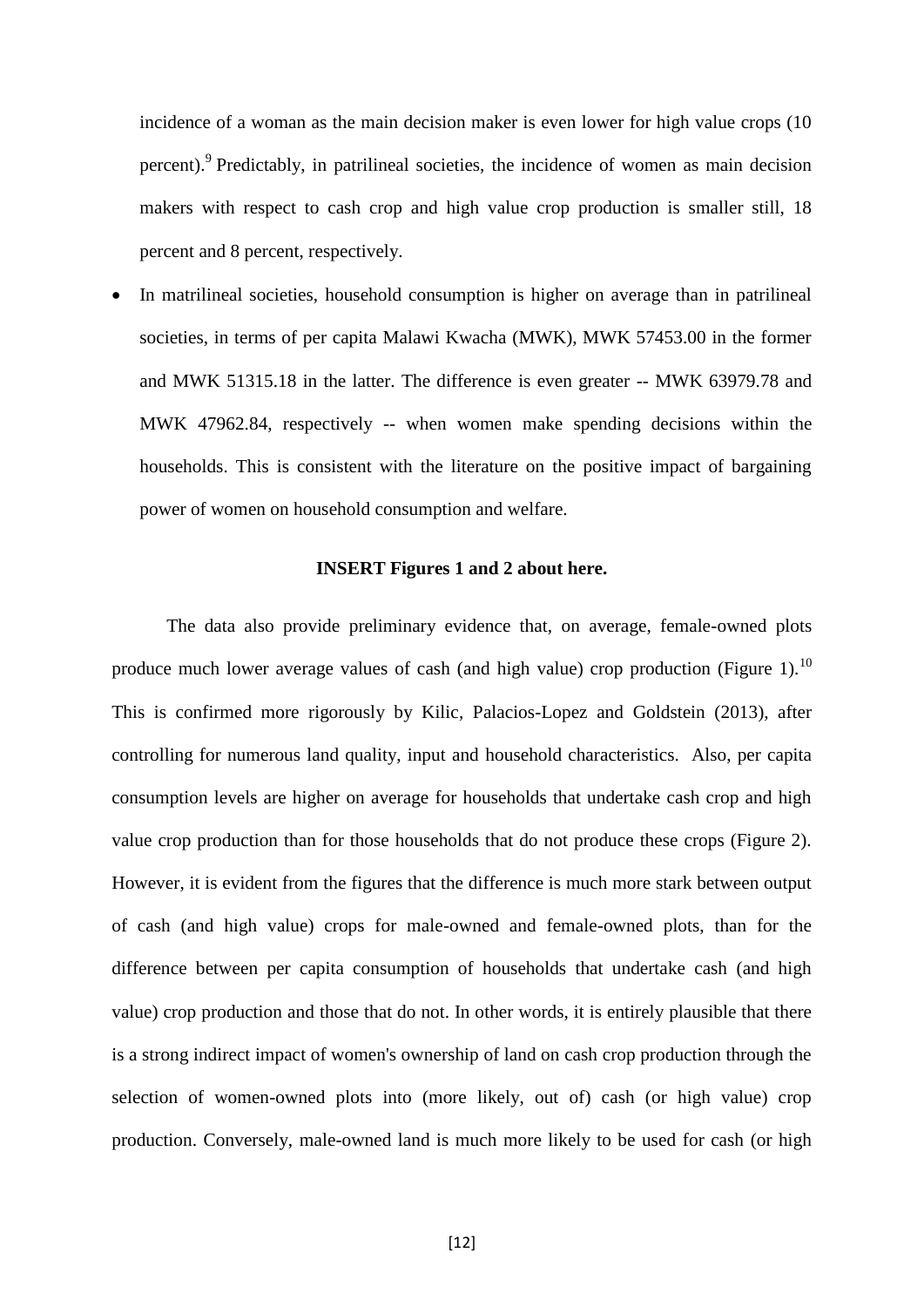value) crop production than female-owned land. We shall explore this in more detail in the next section.

#### **Empirical results**

The regression results are reported in Table 2. As mentioned earlier (see footnote 6), perhaps as a consequence of government policies, a significant majority of the land-owning households in Malawi were involved in cash crop production, but fewer than half the households were engaged in the production of high value crops. Hence, to ensure that our results are robust, we estimate two different models. In the first model, equation [2] is estimated for the decision to produce cash crops (column 2), and in the second model equation [2] is estimated for the decision to produce high value crops (column 4). The corresponding estimates for the consumption equation [1] are reported in column (1) and column (3), respectively. The chi-square statistics associated with LR test for the independence of the equations are reported as well. The p-values for these statistics indicate that the null hypothesis of no correlation between the error terms is rejected at the 1 percent level, such that using OLS to estimate the consumption equation would have resulted in biased estimates.

#### **INSERT Table 2 about here.**

The results reported in column (2) suggest that the likelihood of cash crop production increases with the human capital of the household, and is lower for households that have women as household heads. These results are entirely plausible. While the evidence about the impact of human capital on agricultural productivity is mixed, evidence from a number of contexts suggests that an increase in human capital can augment farm productivity (Huffman, 1981, 2001). This could, in part, be on account of greater ability to use better technology or, more likely, greater ability to allocate resources efficiently in response to changing relative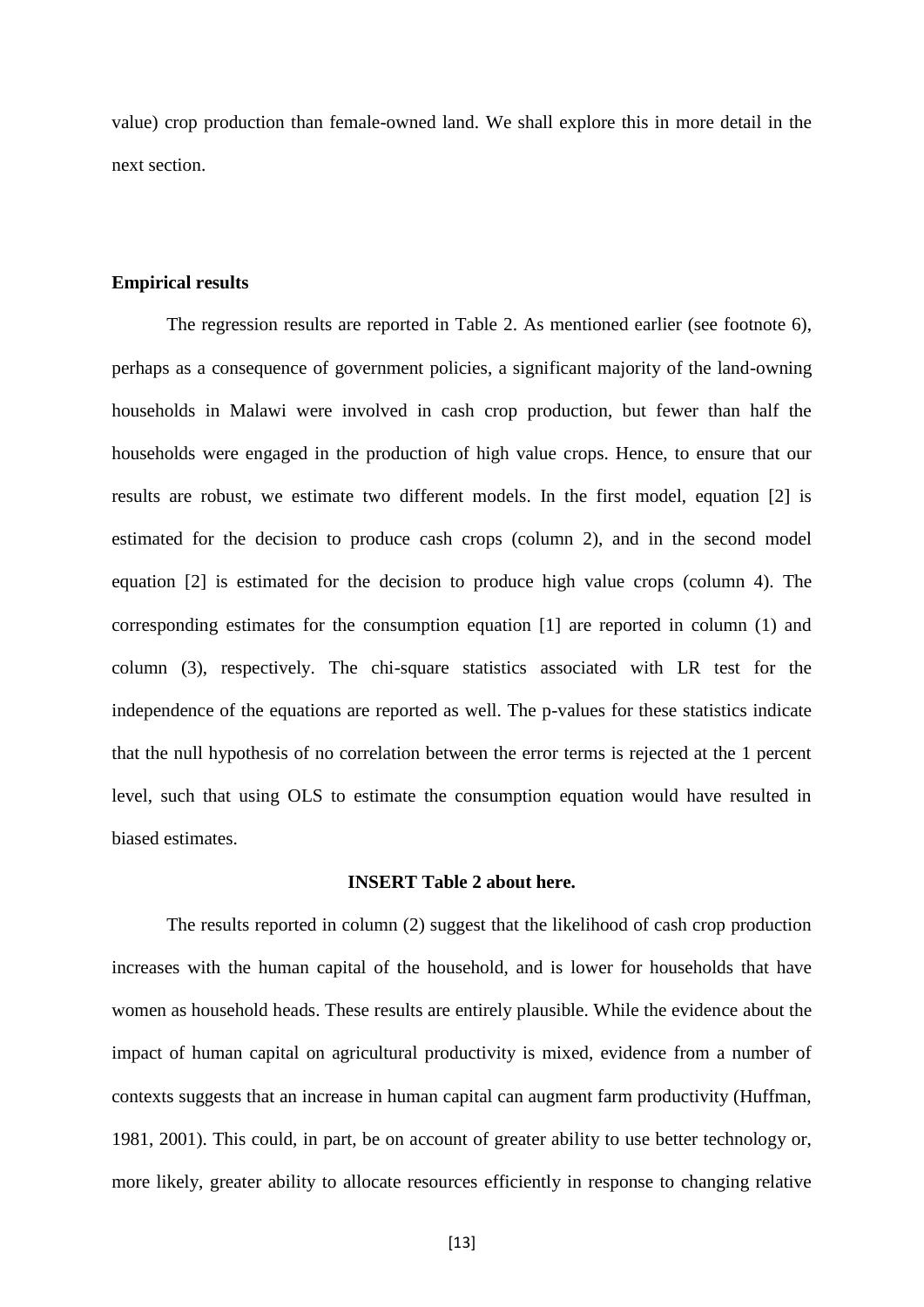prices. It has also been argued that farmers with greater human capital may also have greater access to capital, whether because they are better aware of credit opportunities or because they are considered to be better credit risks. If greater human capital, therefore, raises the expected returns from investment in cash crops, the likelihood of cash crop production becomes larger. Similarly, greater risk aversion on the part of women household heads, to which we alluded earlier, can explain the lower likelihood of cash crop production for female-headed households.

The results related to land-ownership, however, are more interesting. They suggest that, there is no direct impact of matrilineal institutions on the decision to undertake cash crop production, but that land size is positively correlated with the likelihood of high value crop production in a gender neutral way. This is not surprising, given than while cash crops are widely cultivated, cultivation of high value crops is a more selective process and it is not surprising that it is more likely to be undertaken by households with large land endowments, who are likely to be able to bear the risks associated with the cultivation of these crops. The results also indicate that the extent of land ownership by men and women in a household does not influence the choice of cash crop production in a patrilineal society, which is the omitted category. However, in matrilineal society, the likelihood of cash crop production increases with the extent of the men's landholding. This is consistent the assumption that men generally have greater access to complementary resources that make their farms more productive and profitable than women-owned farms. The coefficient estimates reported in column (4) indicate that this is also true for high value crops, even though the impact of male landholding is smaller for high value crops (0.07) than for cash crops (0.15). In other words, creation or modification of social/informal and formal institutions to facilitate transfer of assets such as land to women is unlikely to be a panacea; such transfers may not enable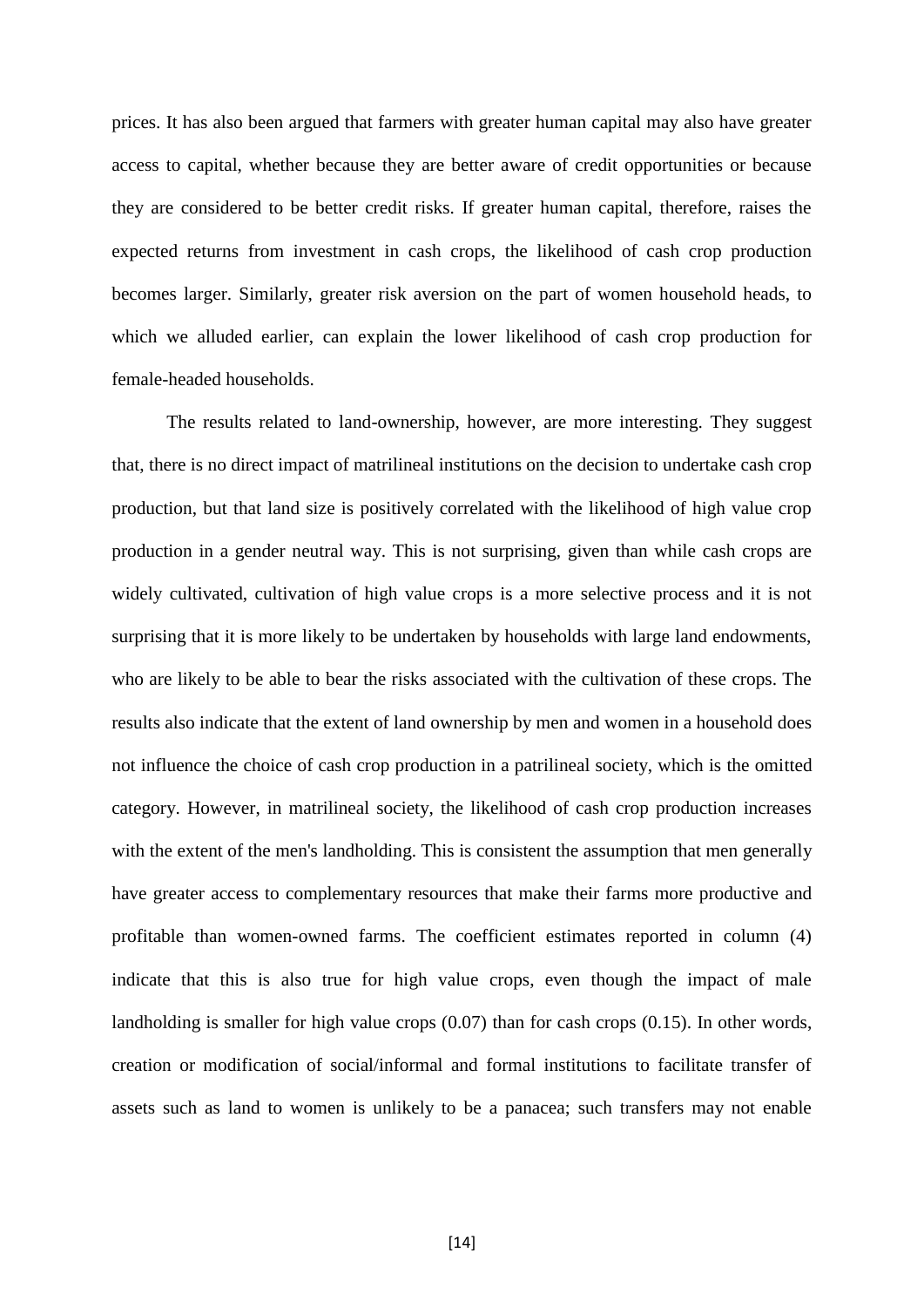women to undertake economic activities that can potentially generate higher income, whether for lack of access to complementary resources or other reasons discussed earlier in this paper.

The coefficient estimates reported in columns (1) and (3) indicate that (per capita) household consumption (and hence household welfare) increases with the age of the household head and with the human capital of the household. Consumption is lower for female-headed households. These results are broadly consistent with the extant literature. Interestingly, consumption is lower for households with married household heads, irrespective whether the marriage is monogamous or polygamous. This is inconsistent with the use of marital status as a proxy for social networks, which generally have a benevolent impact on household welfare.

Not surprisingly, a reduction in the status of women that could be the case in patrilineal societies reduces household consumption. The coefficient of the dummy variable for patrilineal societies is -0.09 in column (1) and -0.11 in column (3); both are significant at the 1 percent level. The negative impact of patrilineal societies on household consumption is mitigated somewhat when women take decisions about household expenditures; the interaction term involving the patrilineal dummy and the dummy variable for female decisions about household expenditure is positive and statistically significant in both columns (1) and (3). Interestingly, however, in a matrilineal society (the omitted category) there is no difference in the impact of male and female decision-making about household expenditures on household consumption.<sup>11</sup> This points to a complexity of interaction between the genders within households that go beyond stylised bargaining models (Jackson, 2003).

Importantly, from the point of view of our paper, household consumption is significantly higher for households that cultivate cash crops (0.69) and high value crops (0.57) than in households relying solely on subsistence farming In other words, if women landowners can produce these crops, there can be a significant increase in household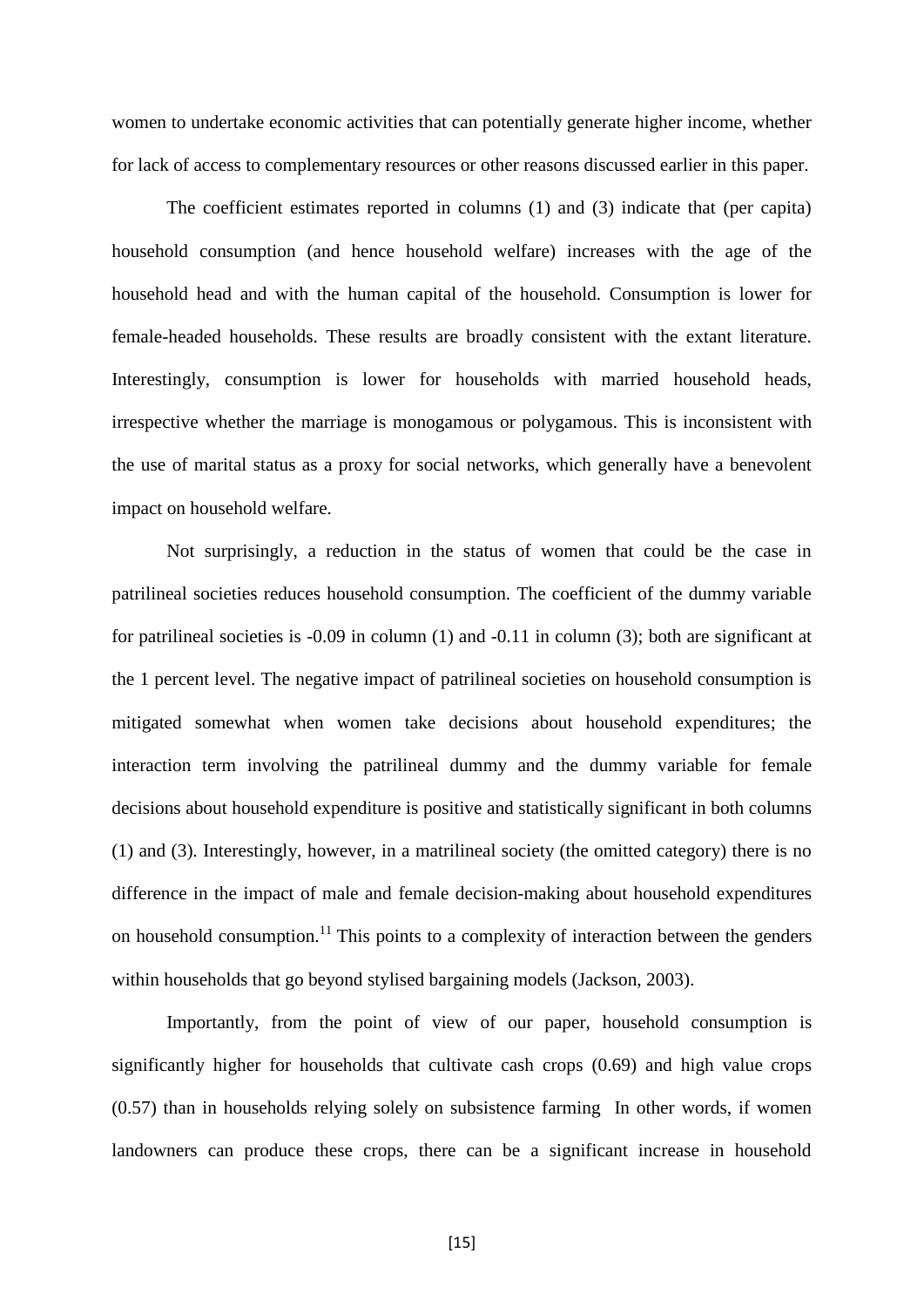consumption (or welfare), *but in matrilineal societies that ensure de jure ownership of land to women, the likelihood of producing these crops is increased if men own (or control) large amounts of household land*. To recapitulate, the plausible explanation for this is that men have better access to complementary factors that are required for successful cultivation of cash (or high value) crops. The policy implication of this result is that policies should be holistic in nature, matching efforts to increase land ownership of women with those that facilitate the use of land for high value economic activities. In the absence of such policies, the outcome may be socially regressive: the optimal response of women who are concerned more about the collective good of the household than about their own personal interests might be to give up de jure and/or de facto ownership of land in favour of the men in the household, for the sake of augmenting household consumption. $^{12}$ 

#### **INSERT Table 3 about here.**

In Table 3, we report the results of regression models that we estimate for robustness checks. The dependent variables used for these estimations are the stylised  $P_\alpha$  measures of poverty: when  $\alpha = 0$  we have a binary measure of whether or not a household is below the poverty line, when  $\alpha = 1$  we have a measure of the depth of poverty, and when  $\alpha = 2$  we have a measure of poverty intensity.<sup>13</sup> While these measures are dependent on per adult equivalent consumption, they do not vary linearly with the consumption variable. The regression estimates indicate that: (a) the likelihood of cash (or high value) crop production in matrilineal societies increases with male ownership of land; (b) cultivation of cash (and high value) crops reduce all measures of poverty; and (c) while poverty is higher among households in patrilineal societies, on average, it is not ameliorated by female decision making about household expenditures. In other words, these results are broadly consistent with those reported in Table 2, and if we focus on poverty and not on the wider issue of welfare, the likelihood of cash (or high value) crop production and its impact on poverty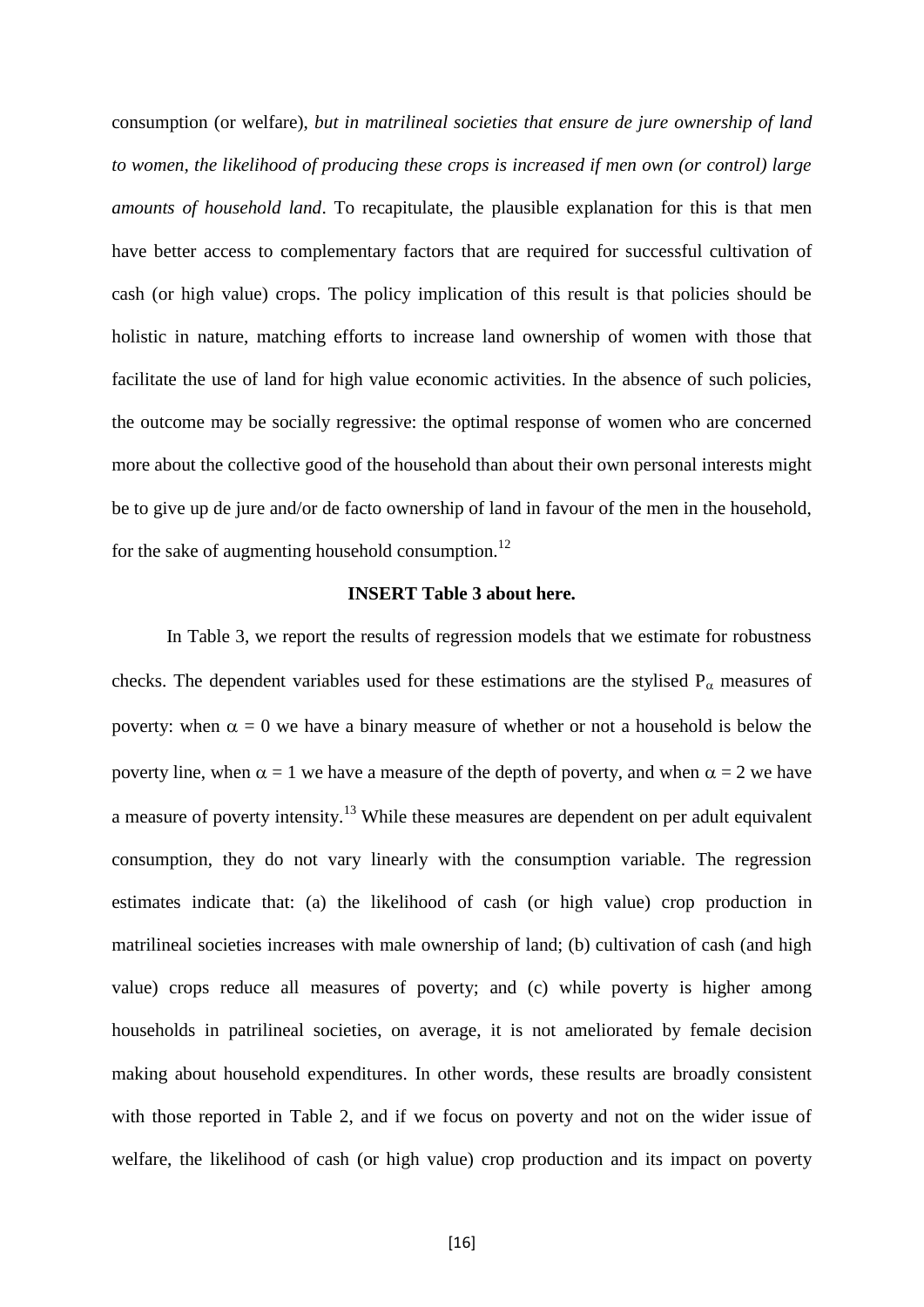measures trumps the impact of gender role in determining patterns of household expenditures. Hence, in low income countries where poverty alleviation is a high priority objective, female empowerment through land ownership may be at odds with this objective, by reducing the likelihood of cash (or high value) crop production, unless women landowners have access to complementary resources to produce these crops, distribution channels and so forth.

#### **Conclusion**

In the development literature, increasing per adult equivalent household expenditure and, correspondingly, poverty alleviation, is an end in itself. At the same time, there is strong advocacy in favour of increasing the incidence and extent of asset (primarily land) ownership of women, based on extant literature that highlights various beneficial influences of female ownership. These parallel discussions ignore that possibility that while the greater bargaining power of women (and hence greater say in decision-making) within households can have a beneficial impact on household welfare, *given the level of household income*, this income itself might be adversely affected by women's ownership of assets if they are able to deploy these assets less profitably than their male counterparts, on account of weaker access to markets and (in the case of land) complementary resources (such as capital). Alternatively, women may be less willing to take the risks associated with high-return use of these assets, or undertake necessary complementary investments, if their de facto property rights are weak. In such cases, even in contexts where social norms guarantee women ownership of assets (such as land), household consumption (and hence welfare) may ironically be better served if men are de facto allowed to own (or control) significant amounts of these assets.

We examine this proposition within the context of Malawi, where patrilineal and matrilineal societies co-exist in mutually exclusive geographical locations. Our results

[17]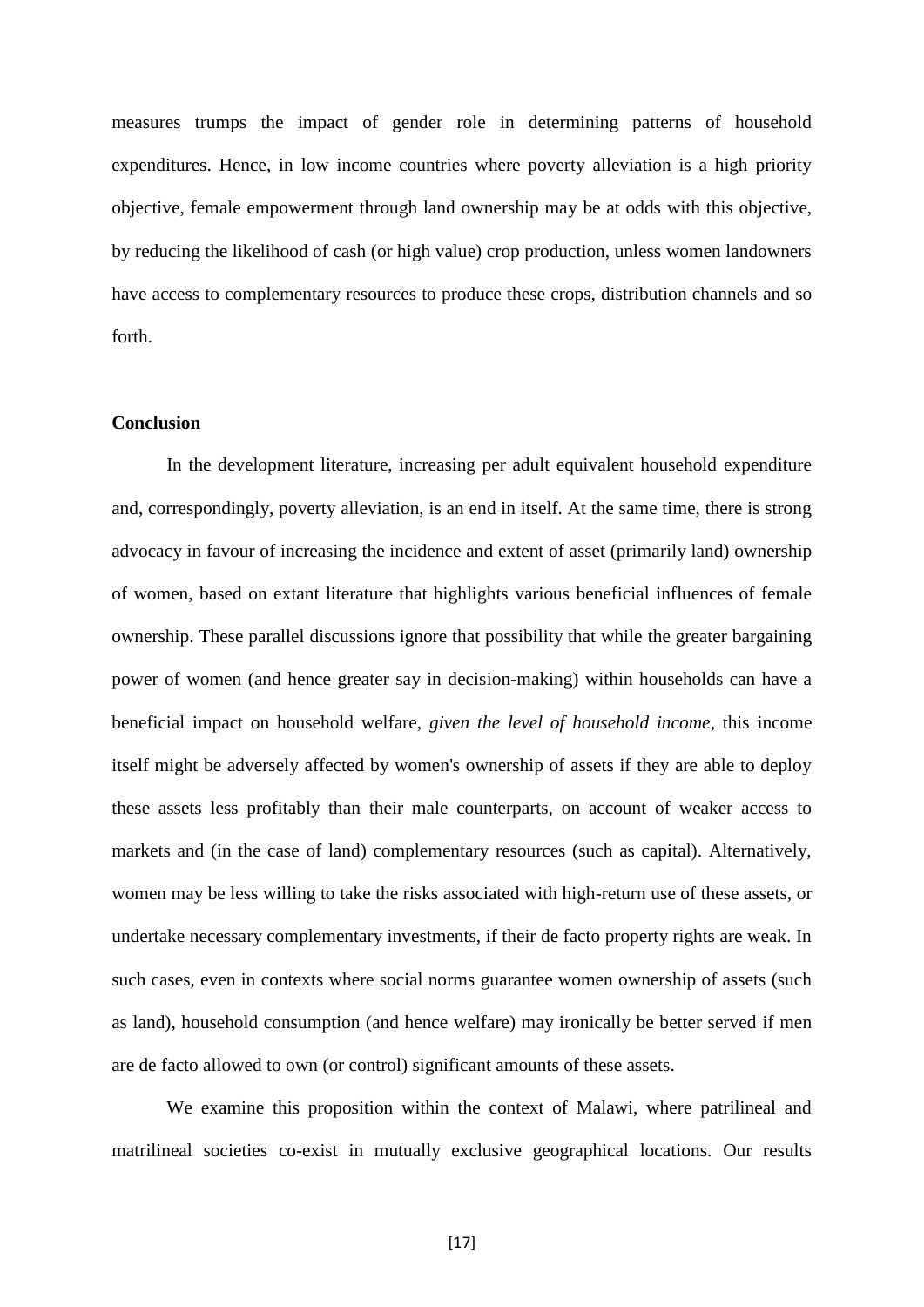suggest that while household consumption (and hence welfare) is enhanced by cash (and high value) crop production, the likelihood of cultivating these crops in matrilineal societies increases with the amount of land owned by men in the households. In other words, there is at least weak evidence to suggest that de jure female ownership of assets may not be a panacea in developing economy contexts; household interests may be better served by male ownership of these assets, either because men in these contexts have better access to complementary resources that enable them to deploy the assets in ways that enhance returns to them, or because uncertainty about property rights induce women to take less risk or under-invest in these assets.

The policy implication is that female ownership of assets cannot be approached piecemeal, and in order to make it consistent with the equally important objective(s) of enhancing household welfare (and poverty alleviation) a wider and holistic approach has to be adopted. Along with de jure ownership of assets (such as land), women need to be assured of their long term property rights. As we have discussed earlier in the paper, this may not always be the case and assurance of property rights may therefore involve the enactment and enforcement of formal laws which violate traditional institutions such as the social norms that work to undermine women's property rights. Moreover, women should have improved access to complementary resources and other factors (such as capital and market access) that are required to generate significant returns on assets (such as land) over which they have ownership (or control). In other words, while women's ownership of assets may be a necessary condition for both female empowerment in developing countries and for enhanced household welfare, on its own ownership cannot guarantee either of these objectives. While this has been recognised in discussions about the interaction between ownership, institutions (including uncertainty about property rights) and access to resources in contexts where the units of assessment are firms, $<sup>14</sup>$  there are few evidence-based discussions in the context of</sup>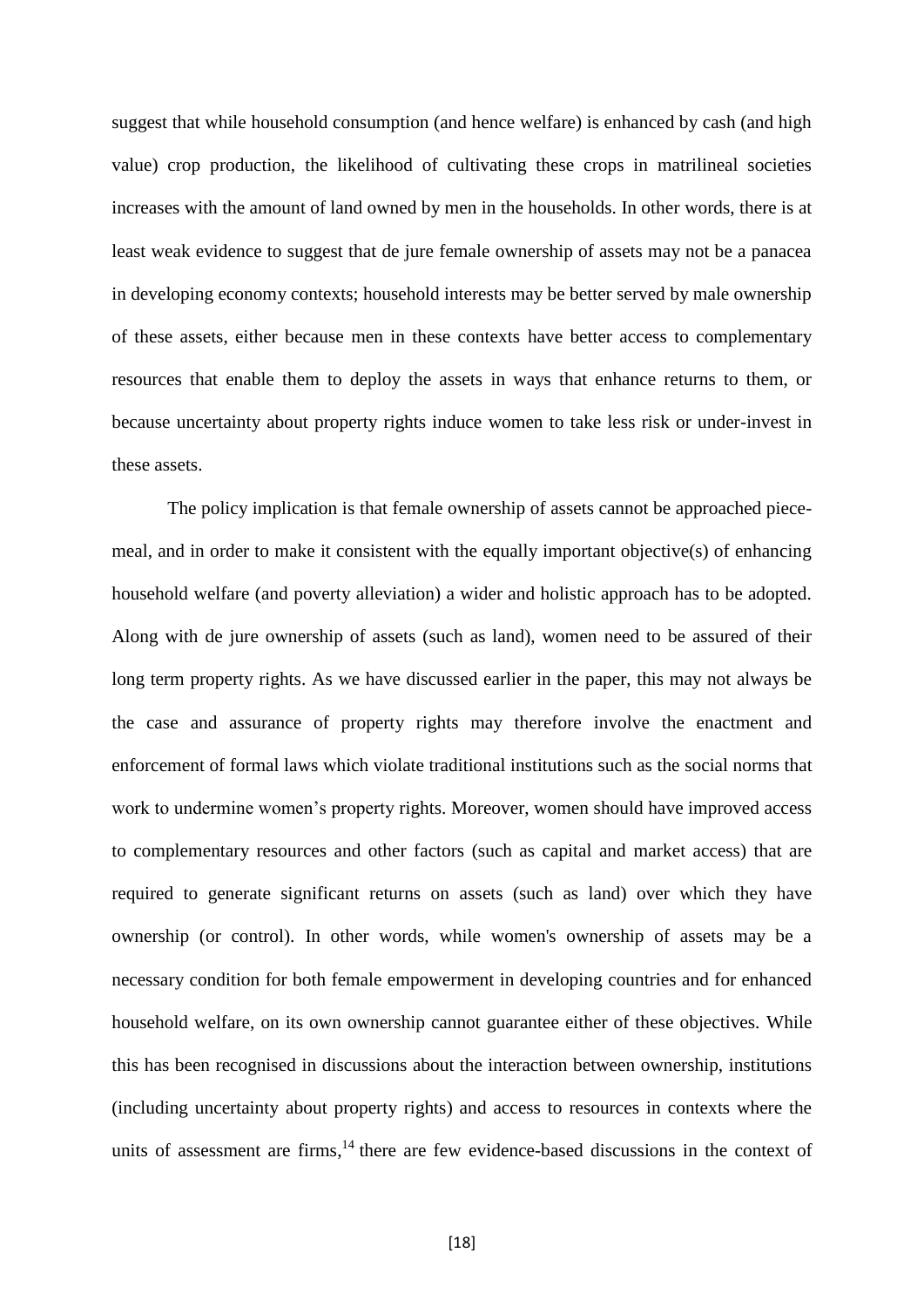households. This paper adds to that evidence-based discussion and thereby makes a significant contribution to the related yet somewhat parallel literatures about female ownership of assets and economic development (through household welfare).

#### **Endnotes**

1

<sup>1</sup> See, for example, Doss, Growth and Deere (2008).

 $2$  Deininger, Goyal and Nagaran (2010) demonstrate that a state-level amendment to the Act, which stipulated that a female descendant of an individual has the same rights to "joint" property has led not just to greater land ownership among women, but has also led to greater educational endowment of women, perhaps reflecting their greater social status. Other amendments to the act gave widows the right to their deceased spouses' properties if they remarry.

 $3$  In the patrilineal land tenure system, typically found in the Northern parts of the country among the *Ngoni, Ngonde* and *Tumbuka* ethnic groups, sons inherit land directly from their fathers and women can only gain user rights to land through their husbands. *Virilocal residence* (that is, having the man's village as the matrimonial home) is customary for patrilineal kinship systems and the man pays *lobola* or bride price to the wife's parents to establish his right to take is wife and children to his own village. By contrast, in the matrilineal land tenure system, characterising the *Yao* and *Chewa* ethnic groups, residing predominantly in the Southern and Central parts of the country, women have the primary rights to land through their lineage. Husbands can seek land from the village headman or their in-laws, but do not automatically retain rights to wife's land in the event of divorce or female landowner's death (Green and Baden, 1994).

 $4$  The extant literature suggests that revenue from cash crops have a positive and statistically significant impact on household income but, perhaps on account of the lumpiness and seasonality of cash crop related income, the impact of cash crop production on (per capita)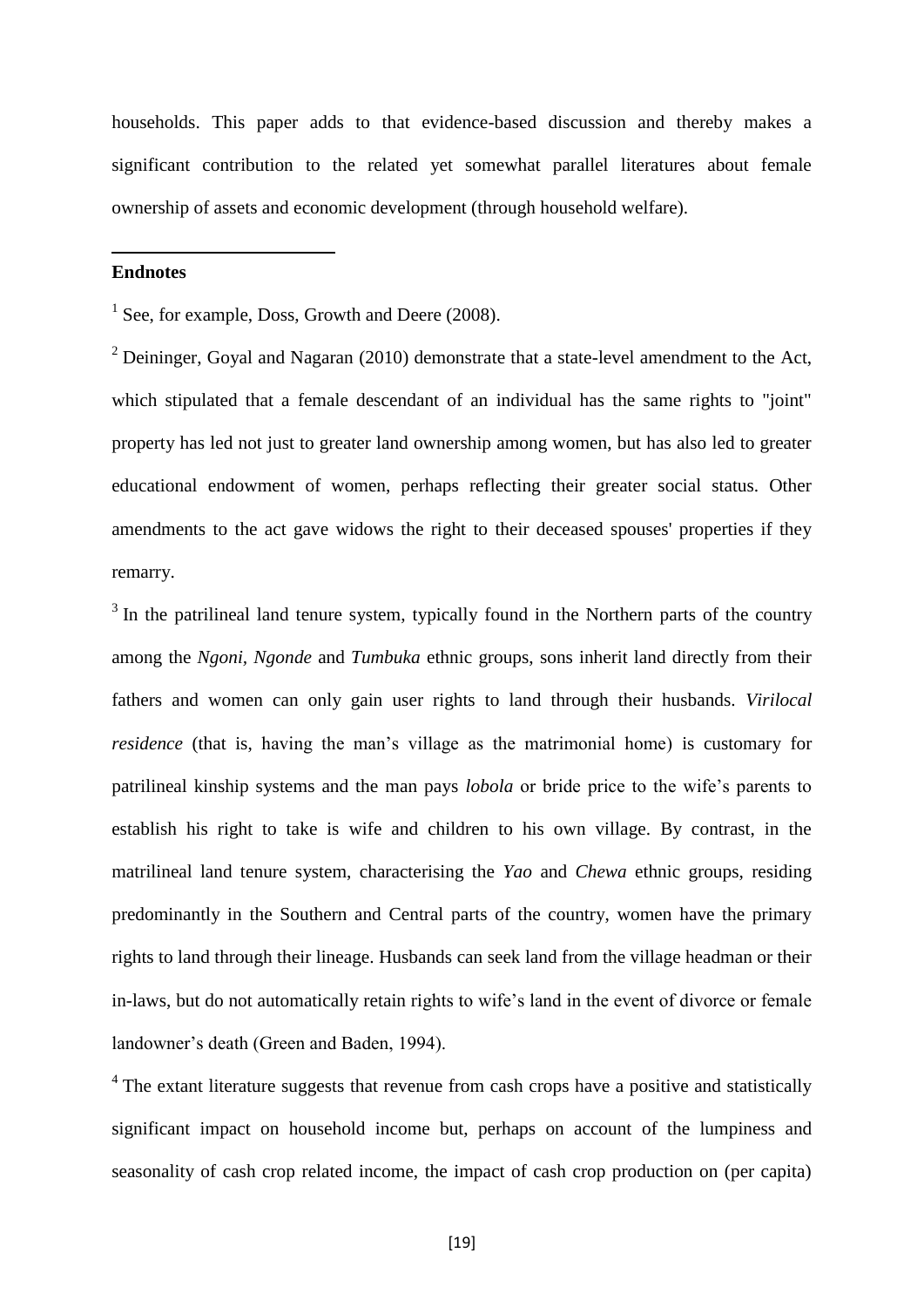consumption expenditure of households is ambiguous. The impact is positive in certain contexts such as Vietnam (Cuong, 2009), but insignificant in other contexts such as sub-Saharan Africa (Masanjala, 2007).

1

<sup>5</sup> We discuss the incidence of "regular" vs. "high value" cash crop cultivation by agrarian households in Malawi later in the paper.

<sup>6</sup> See, for example, Bhaumik, Gang and Yun (2006) for an example of the consumption equation. The extant literature on decision-making in the agricultural context suggests that human and social capital (the latter measured by marital status in our specification) are expected to have an impact on decision-making (Pender and Gebremedhin, 2007). In addition, there is evidence to suggest that there are significant differences in the risk perceptions and risk appetite of men and women (Eckel and Grossman, 2008), which may have an impact on the decision to undertake a particular type of economic (or production) activity.

 $<sup>7</sup>$  To arrive at this sample size we further restrict to households that are clearly either</sup> "matrilineal" or patrilineal" as explained in the next paragraph. We base all the analysis on this sample of 7048 observations.

<sup>8</sup> In the early post-independence years the country followed the typical sub-Saharan policies of heavy government involvement and stimulation of cash crops (predominantly tobacco) at the expense of food crops. Agriculture was subdivided into two sectors, roughly contributing to 70 percent and 30 percent of the agricultural GDP, respectively: (i) smallholder sector made up predominantly of maize producing farmers, the majority surviving at the bare subsistence level (Devereux, 1999; Whiteside, 2000), and (ii) cash crop (mainly tobacco dominated) sector with production concentrated in estates. As in other sub-Saharan African countries, the dramatic change in terms of trade during the late 1970s (together with external shocks like the war in Mozambique and a severe draught in the early 1980s) paved the way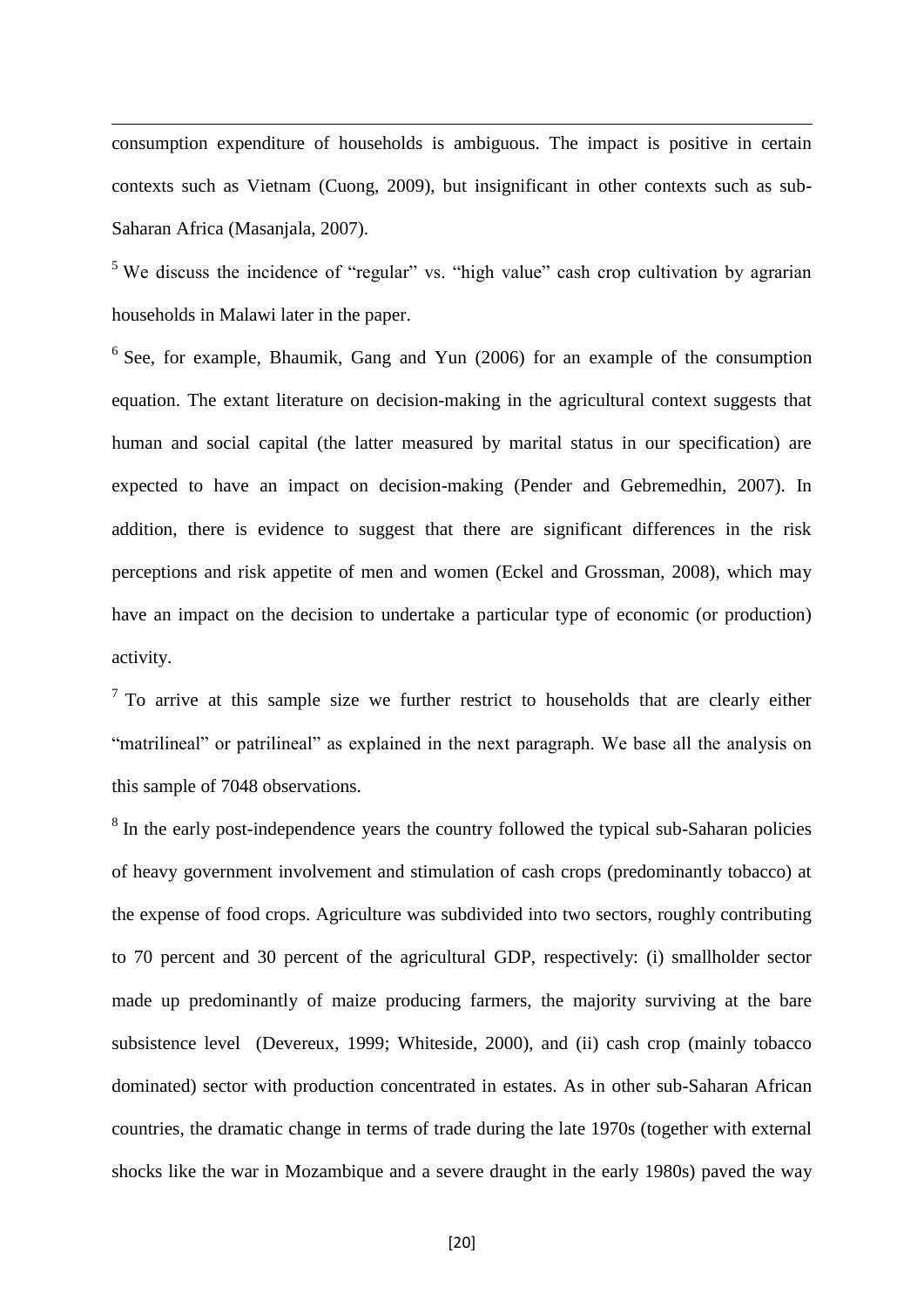for IMF and World Bank led adjustment programs, including, among others, active encouragement of smallholder involvement in the production of exportable cash crops such as tobacco, groundnuts and cotton and adoption of higher value hybrid maize varieties. Although the adjustment policies were subject to multiple stop-and-go experiences, mainly on account of renewed food crises and changes in political ideology, the change in regime did result in an increased production of higher value crops, especially hybrid maize by smallholders (Harrigan, 2003).

1

<sup>9</sup> This phenomenon has been observed in other contexts, as well as in connection with other forms of assets. For example, Goetz and Sen Gupta (1996) found that in Bangladesh, where women receive a high proportion of loans provided through rural credit programmes, they "retained full or significant control over loan in 37% of the cases, while nearly 22% of respondents were either unable to give details of the loan use, or were aware of how their husbands or other male household members had used loans .... About 63% of the cases fall into the three categories of partial, very limited, or no control; indicating a very significant pattern of loss of direct control over credit" (Goetz and Sen Gupta, 1996; pp. 49).

 $10$  Note that while we perform our analysis at the household level, due to the availability of consumption and other welfare related information at that level of analysis, our rich data sets contains plot level information for each household. At the plot level, we have information on the total area of each plot and are able to identify who in the household manages the production on the plot, who owns the plot, how many inputs are used and how much output is produced. For the purposes of Figure one we have calculated the average value of production across male owned/managed and female owned/managed plots respectively.

 $11$  In order to facilitate an easier and intuitively clear interpretation of the results, we omit matrilineal from the consumption equation and patrilineal from the production equation.

 $12$  See Folbre (1986) and Jackson (2003) for an interesting discussion.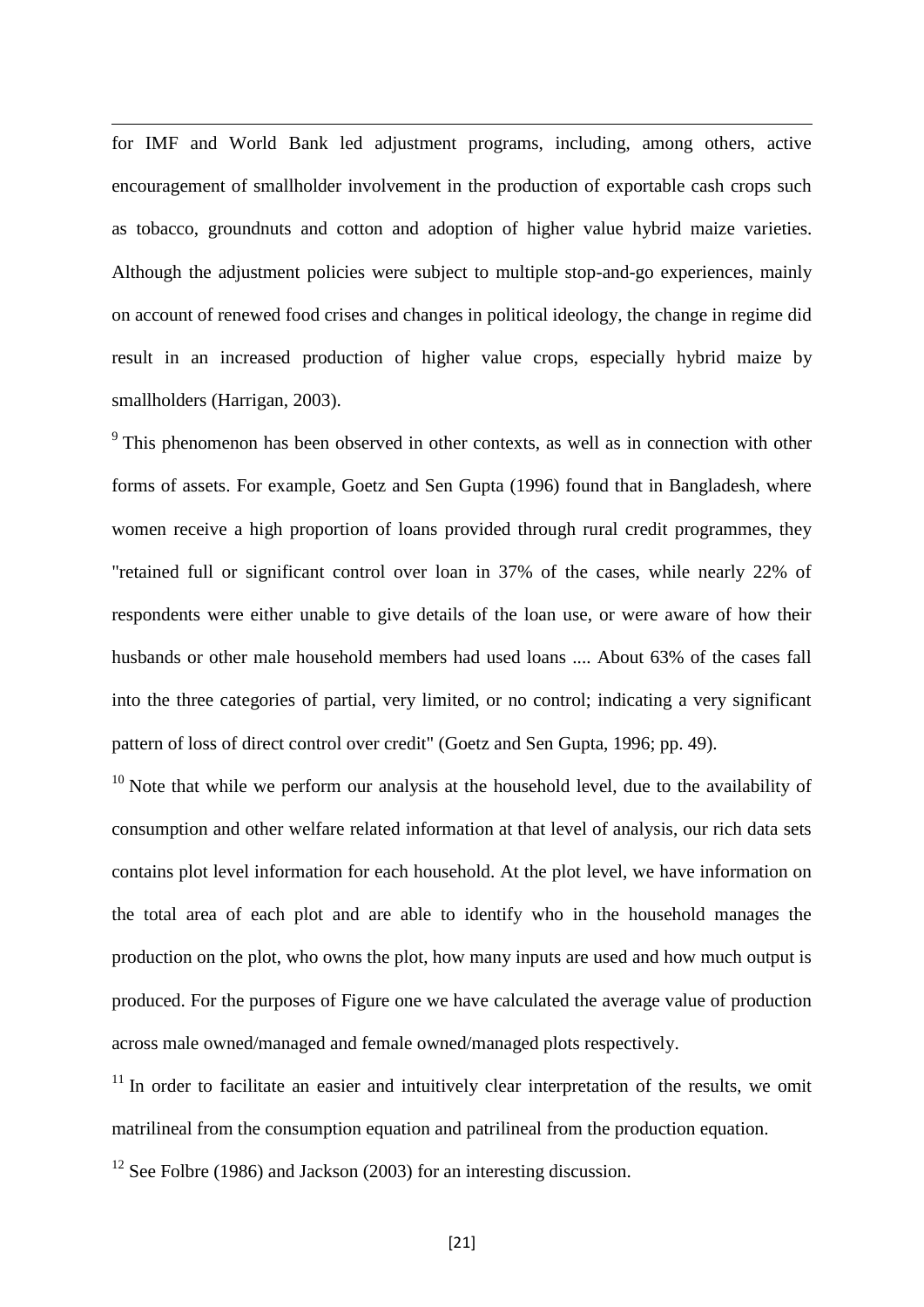<sup>13</sup> The P<sub> $\alpha$ </sub> index of poverty is given by

1

$$
P_{\alpha} = (1/n) \sum_{y_p > y_i} [(y_p - y_i) / y_p]^{\alpha}
$$

where the summation is over the poor, those observations whose per capita expenditure,  $y_i$ , is below the poverty line,  $y_p$ ; *n* is the number of households;  $\alpha$  is a poverty aversion parameter:  $\alpha$  = 0 gives us the headcount ratio measure (the percentage of the population living below the poverty line);  $\alpha = 1$  yields a poverty gap index which represents a ratio of the minimum to maximum costs of poverty elimination; and  $\alpha = 2$  is related to the mean of the squared proportional poverty gap which captures an aspect of the severity of poverty; the higher the value of  $\alpha$ , the more sensitive the index is to the income of the poorest person.

<sup>14</sup> Note that this not much different from arguing that private (as opposed to state) ownership of assets (such as firms) would enhance their productivity, *only if there are supporting institutions that enable the private owners of these assets the same access to complementary resources (such as capital and managerial talent) as the state* (Bhaumik and Estrin, 2007). If credit, for example, is controlled by state-owned financial institutions in a way that ensures flow of credit only to state-owned firms, or if there is inherent uncertainty about de facto property rights of the private owners, state-capitalism might be better than private ownership of firms.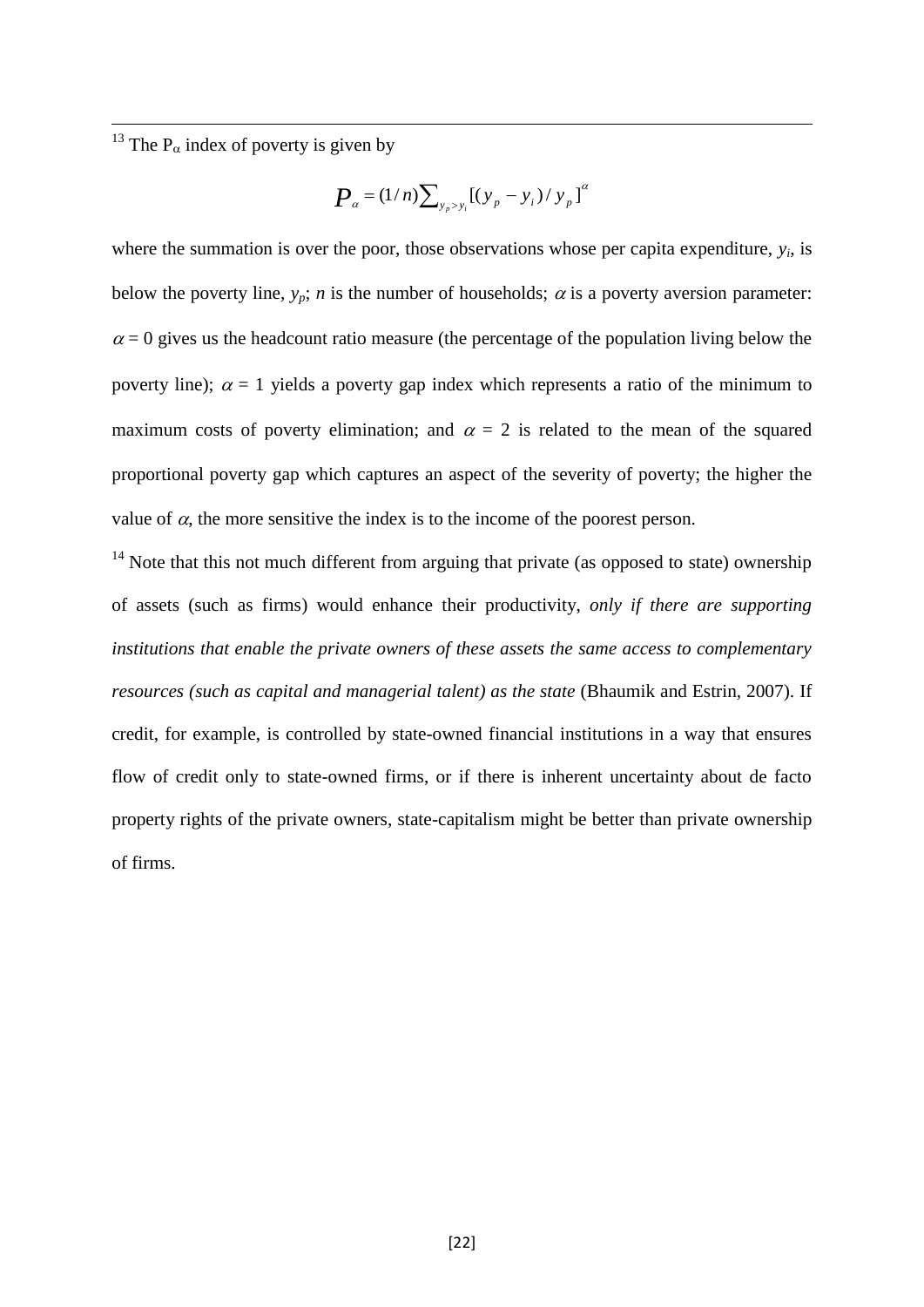#### **References**

Adams, R. (2004). Remittances and poverty in Guatemala. World Bank Policy Research paper 3418. Washington. D.C.

Adams, R (2006). Remittances and poverty in Ghana. World Bank Policy Research paper 3838.

Agarwal, B. (1988). Who sows? Who reaps? Women and land rights in India. *Journal of Peasant Studies*, 15, 531-581.

Agarwal, B. (1994). Gender and command over property: A critical gap in economic analysis and policy in South Asia. *World Development*, 22, 1455-1478.

Allendorf, K. (2007). Do women's land rights promote empowerment and child health in Nepal? *World Development*, 35, 1975-1988.

Arun, S. (1999). Does land ownership make a difference? Women's agriculture in Kerala, India. *Gender & Development*, 7, 19-27.

Beegle, K., Frankenberg, E. and Thomas, D.(2001). Bargaining power within couples and use of prenatal and delivery care in Indonesia. *Studies in Family Planning*, 32, 130-46.

Bhaumik, S.K. and Estrin, S. (2007). How transition paths differ: Enterprise performance in Russia and China. *Journal of Development Economics*, 82, 374-392.

Bhaumik, S.K., Gang, I.N. and Yun, M.S. (2006). Ethnic conflict and economic disparity: Serbians and Albanians in Kosovo. *Journal of Comparative Economics.* 34, 754-773.

Blackden, C.M. (1999). Gender, growth, and poverty reduction, World Bank, Washington, DC., Retrieved from https://openknowledge.worldbank.org/handle/10986/9873.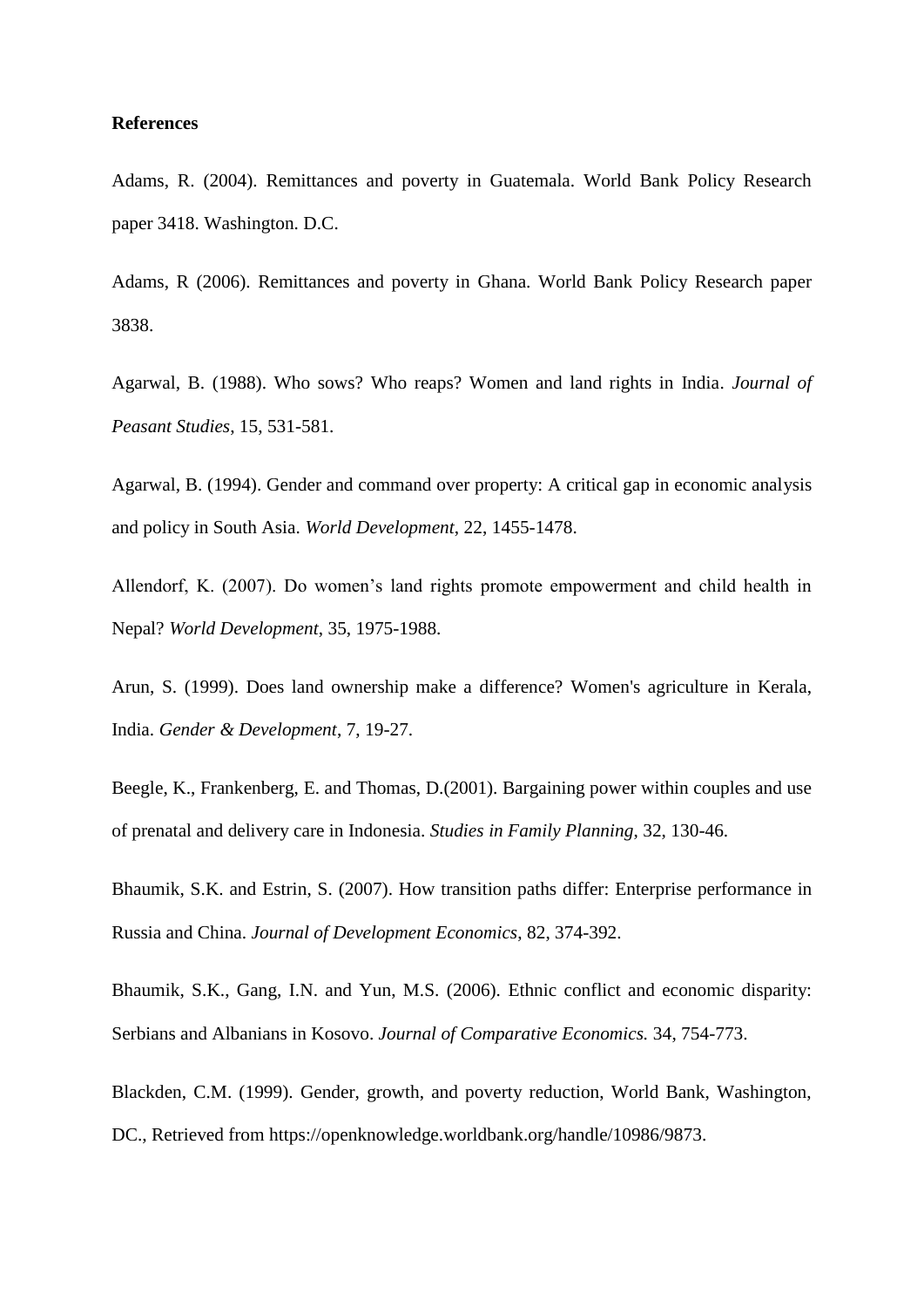Cuong, N.V. (2009). Measuring the impact of cash crops on household expenditure and poverty in rural Vietnam. *Asia-Pacific Development Journal*, 16, 87-111.

Deere, C.D., Doss, C.R. (2006). Gender and the distribution of wealth in developing countries (Research paper no. 2006/115). UNU-WIDER, Helsinki.

Deininger, K., Goyal, A. and Nagarajan, H. (2010). Inheritance law reform and women's access to capital (Policy Research Working Paper No. 5338). World Bank, Washington, DC.

Devereux, S. (1999). Making less last longer. Informal safety nets in Malawi, IDS Discussion Paper 373, Institute of Development Studies, Sussex.

Dimova, R. and Wolff, F.C. (2008). Are private transfers poverty and inequality reducing? Household level evidence from Bulgaria. *Journal of Comparative Economics*, 36, 584-598.

Dolan, C. and K. Sorby (2003). Gender and employment in high-value agriculture industries (Agriculture and Rural Development Working Paper 7). World Bank, Washington, DC.

Doss, C.(2006).The effects of intrahousehold property ownership on expenditure patterns in Ghana, *Journal of African Economies*, 15, 149-80.

Doss, C., Grown, C. and Deere, C.D. (2008). Gender and asset ownership: A guide to collecting individual-level data (Policy Research Working Paper No. 4704). World Bank, Washington, DC.

Duflo, E. and C. Udry (2004). Intrahousehold resource allocation in Côte d'Ivoire: Social norms, separate accounts and consumption choices (NBER Working Paper 10498). Retrieved from http://www.nber.org/papers/w10498.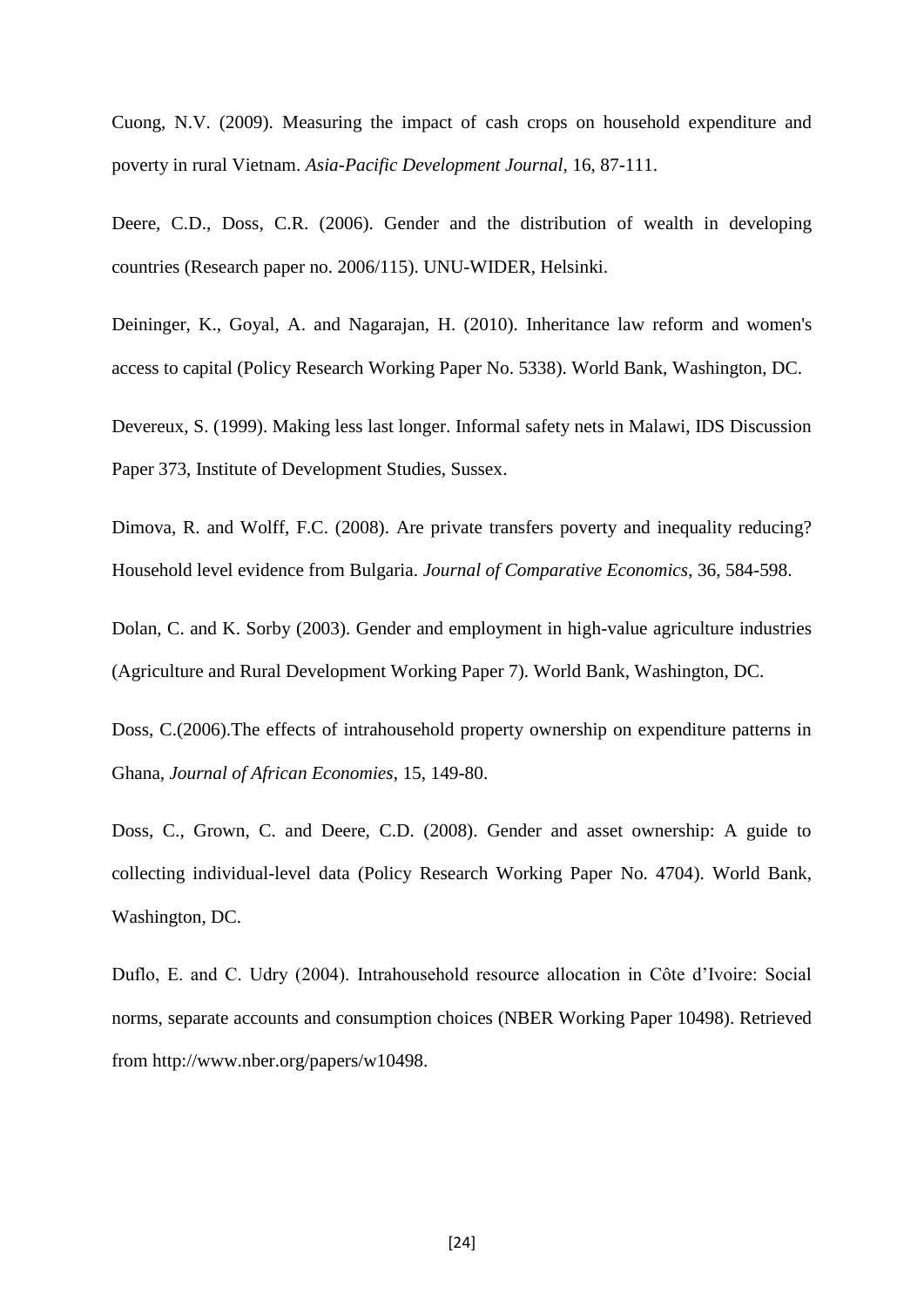Eckel, C.C. and Grossman, P.J. (2008). Men, women and risk aversion: Experimental evidence. In C.R. Plott and V.L. Smith, (Eds.), *Handbook of Experimental Economics*, *Vol. 1*, Chapter 113, pp. 1061-1073.

Fafchamps, M., and Quisumbing, A.R. (2002). Control and ownership of assets within rural Ethiopian households. *Journal of Development Studies*, 38, 47-82.

Folbre, N. (1986). Hearts and spades: Paradigms of household economics. *World Development*, 14, 245-255.

Glewwe, P. and Hall, G (1998). Are some groups more vulnerable to macroeconomic shocks than others? Hypothesis tests based on panel data from Peru. *Journal of Development Economics* 56, 181–206.

Goetz, A.M. and Sen Gupta, R. (1996). Who takes the credit? Gender, power, and control over loan use in rural credit programs in Bangladesh. *World Development*, 24, 45-63.

Green, C. and Baden. S. (1994). Women and Development in Malawi. BRIDGE Institute of Development Studies Report 23. Sussex, UK.

Harrigan, J. (2003). U-turns and full cicles: Two decades of agricultural reform in Malawi 1981-2000. *World Development*, 31, 847-863.

Heckman, J.J. (1979). Sample selection bias as a specification error. *Econometrica*, 47, 153- 161.

Huffman, W.E. (1981). Black-white human capital differences: Impact on agricultural productivity in the US South. *American Economic Review*, 71, 94-107.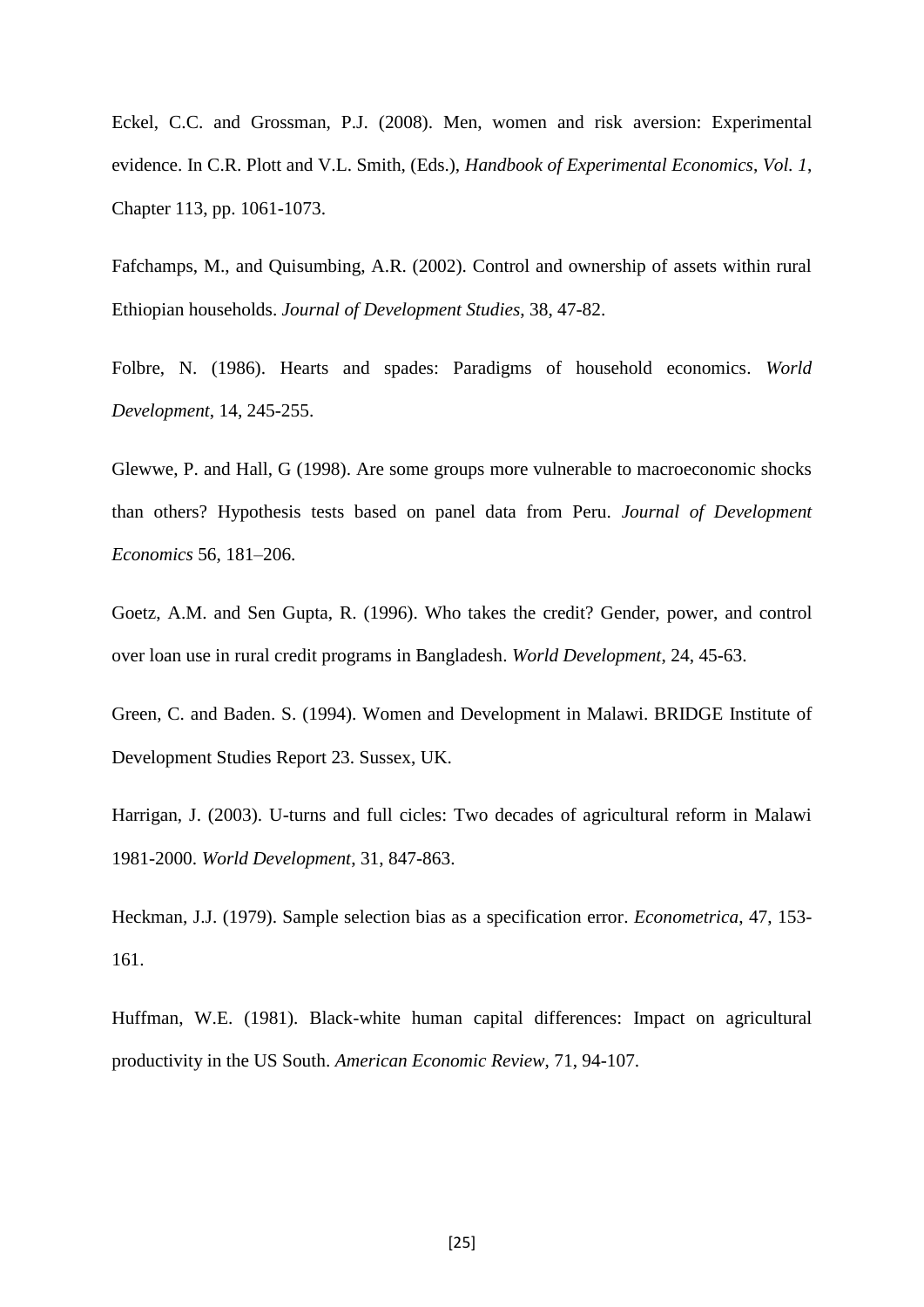Huffman, W.E. (2001). Human capital: Education and agriculture. In B.L. Gardner, and G.C. Rausser, (Eds.) *Handbook of Agricultural Economics*, *Volume 1*, *Part A*, Chapter 7, pp. 333- 381.

Jackson, C. (2003). Gender analysis of land: Beyond land rights of women? *Journal of Agrarian Change*, 3, 453-480.

Joireman, S.F. (2008). The mystery of capital formation in sub-Saharan Africa: Women, property rights and customary law. *World Development*, 36, 1233-1246.

Kes, A., Jacobs, K. and Namy, S. (2011). *Gender differences in asset rights in Central Uganda.* International Center for the Rights of Women, Washington, DC.

Kevane, M. (2004). *Women and Development in Africa: How Gender Works*. Boulder, CO: Lynne Rienner Publishing Co.

Kilic, T., Palacios-Lopez, A., and Goldstein, M. (2013). Caught in a productivity trap. A distributional perspective on gender differences in Malawian agriculture, Policy Research Working Paper 6381, Washington, D.C.

Kishindo, P., 1990, Towards a Reorientation of Nutrition Education in Rural Malawi, *Journal of Rural Development*. 9, 499-509.

Luke, N. and Munshi, K. (2011). Women as agents of change: Female income and mobility in India. *Journal of Development Economics,* 94, 1-17.

Masanjala, W.H. (2007). Cash crop liberalization and poverty alleviation in Africa: Evidence from Malawi. *Agricultural Economics*, 35, 231-240.

National Statistical Office of Malawi Third Integrated Household Survey (IHS3) of Malawi. (2012). Permanent URL for this page: http://go.worldbank.org/RMEFTSE8O0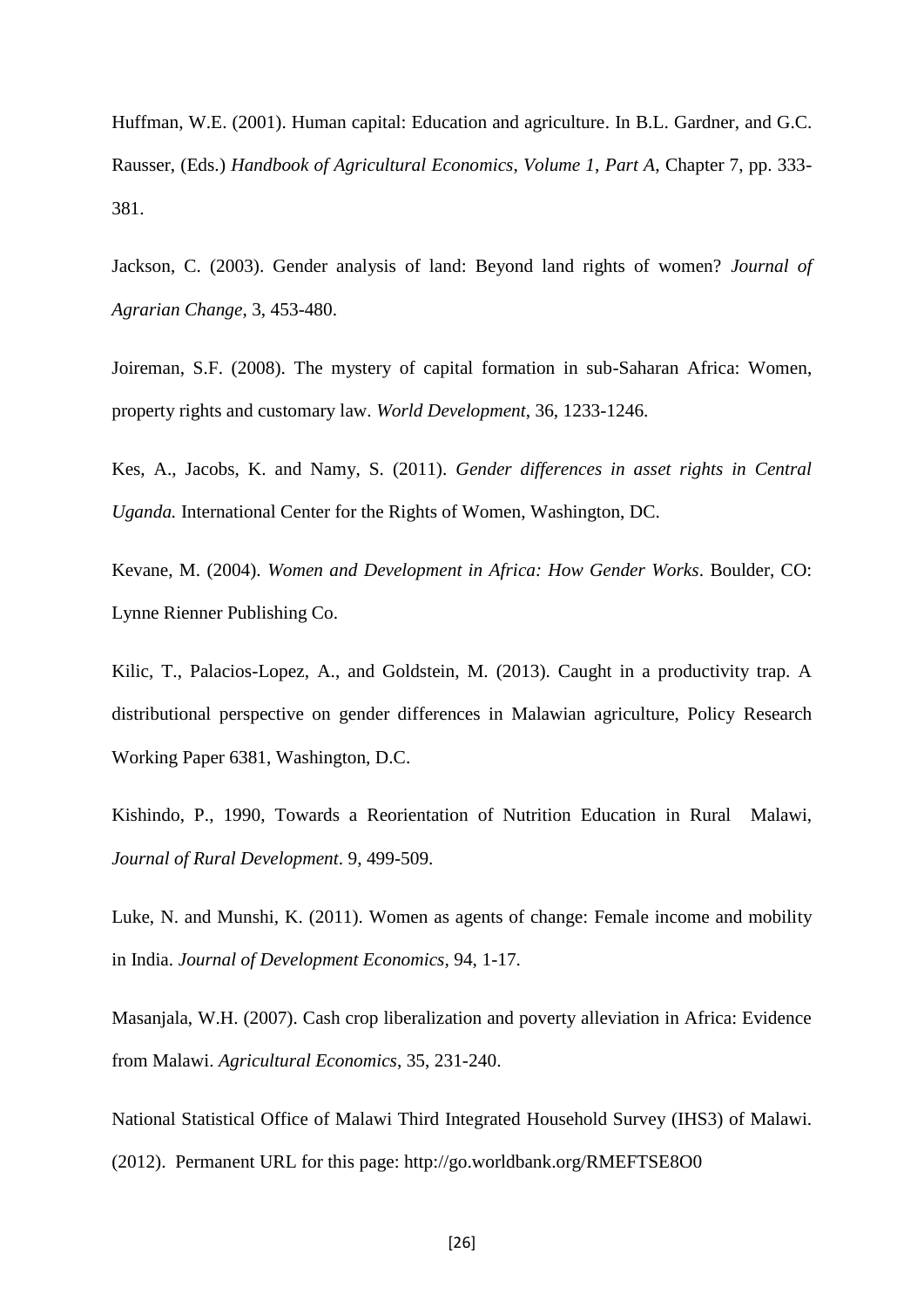Pender, J. and Gebremedhin, B. (2007). Determinants of agricultural and land management practices and impacts on crop production and household income in the highlands of Tigray, Ethiopia. *Journal of Development Studies*, 17, 395-450.

Quisumbing, A. (1994). Intergenerational transfers in Philippine rice villages: Gender differences in traditional inheritance customs. *Journal of Development Economics*, 43, 167- 195.

Quisumbing, A. and Mallucio, J. (2003). Resources at marriage and intrahousehold allocation: Evidence from Bangladesh, Ethiopia, Indonesia and South Africa. *Oxford Bulletin of Economics and Statistics*, 65, 283-327.

Sear, R. (2008). Kin and child survival in Malawi: are matrilineal kin always beneficial in a matrilineal society? *Human Nature*, 19, 277-293.

Udry, C. (1996). Gender, agricultural production and the theory of the household. *Journal of Political Economy*, 104, 1010-1046.

Udry, C. and Goldstein. M. (2008). The Profits of Power: Land Rights and Agricultural [Investment in Ghana,](http://ideas.repec.org/a/ucp/jpolec/v116y2008i6p981-1022.html)" *[Journal of Political Economy](http://ideas.repec.org/s/ucp/jpolec.html)*, 116, 981-1022.

United Nations. (1979). Convention on the Elimination of All Forms of Discrimination against Women (CEDAW). http://www.un.org/womenwatch/daw/cedaw/.

Whiteside, M. (2000). Ganyu Labour in Malawi and Its Implications for Livelihood Security Interventions – an Analysis of Recent Literature and Implications for Poverty Alleviation, AgREN Network Paper no. 99 (Overseas Development Institute).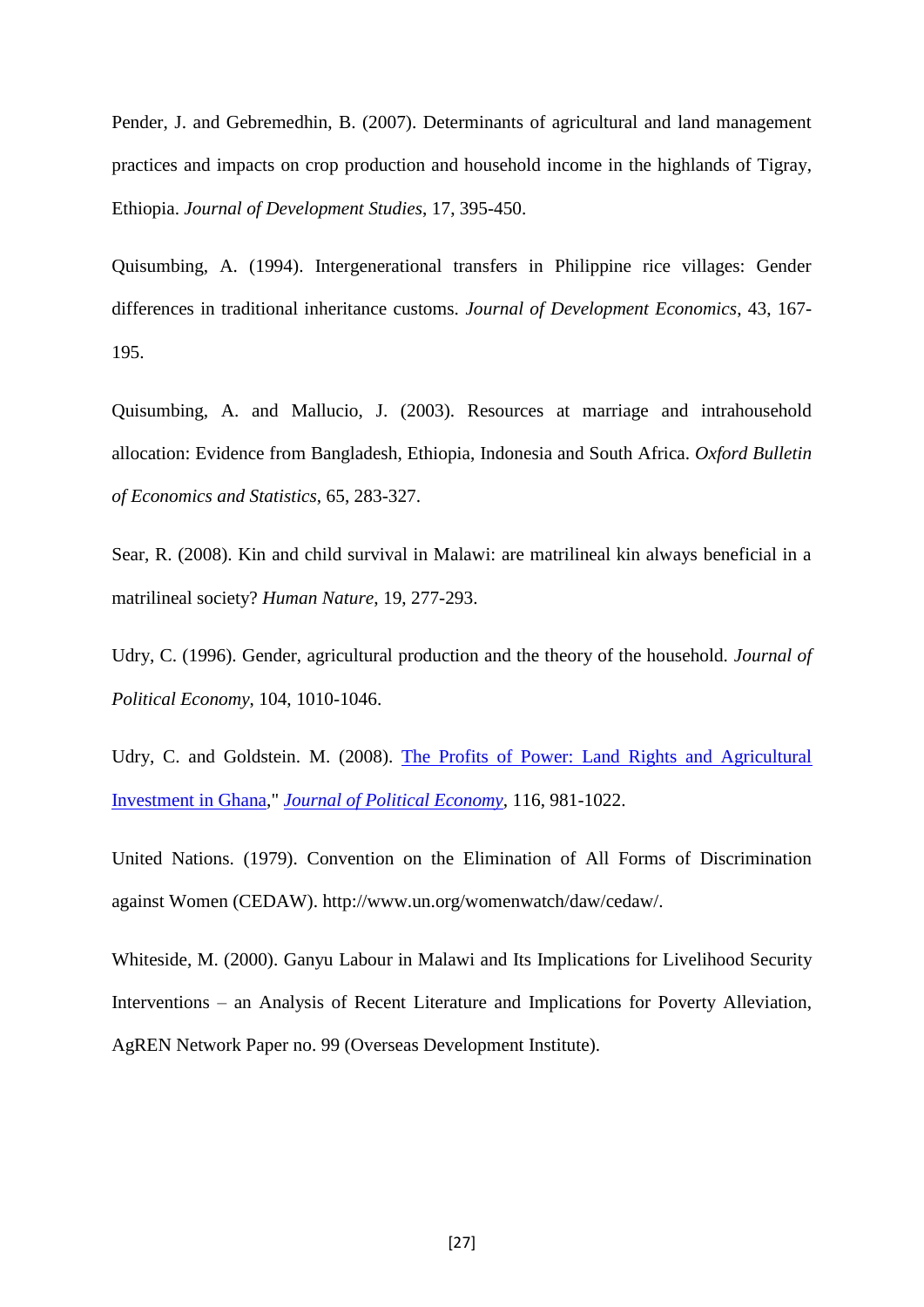Women's Legal Resource Centre (WOLREC) (2011). Women's access to land and household bargaining power: a comparative action research project in patrilineal and matrilineal societies in Malawi. [http://www.landcoalition.org/sites/default/files/publication/959/WLR\\_9\\_Malawi.pdf](http://www.landcoalition.org/sites/default/files/publication/959/WLR_9_Malawi.pdf)

World Bank, (1991). Women and Development in Malawi: Constraints and Actions, Population and Human Resources Division, Southern Africa Department, World Bank, Washington, D.C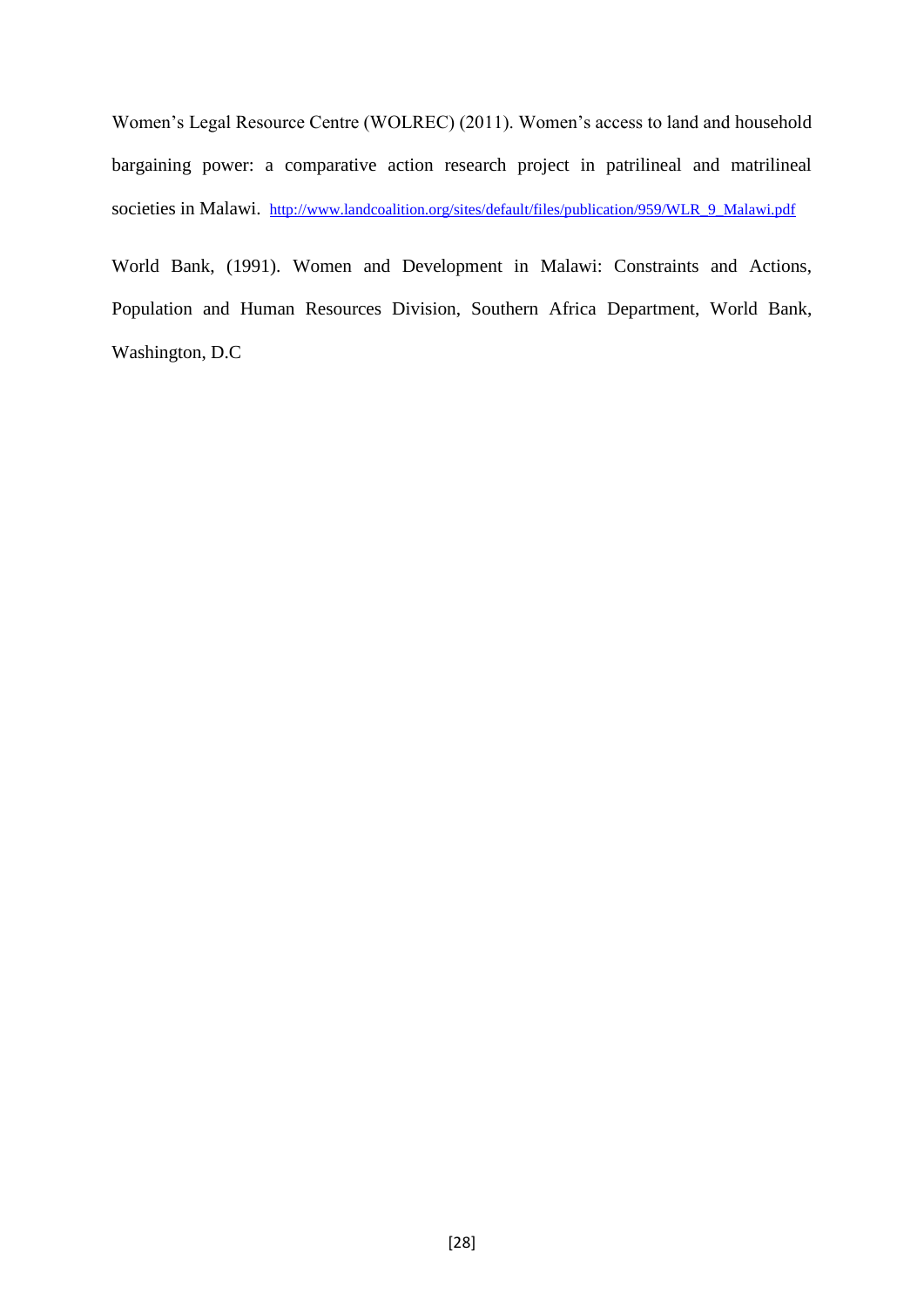### **Table 1**

|                                                            | <b>Matrilineal</b> | <b>Patrilineal</b> |  |  |  |  |  |  |  |
|------------------------------------------------------------|--------------------|--------------------|--|--|--|--|--|--|--|
| Land size controlled (acres)                               |                    |                    |  |  |  |  |  |  |  |
| By male                                                    | 0.85               | 1.16               |  |  |  |  |  |  |  |
|                                                            | (1.53)             | (1.61)             |  |  |  |  |  |  |  |
| By female                                                  | 0.88               | 0.70               |  |  |  |  |  |  |  |
|                                                            | (1.24)             | (1.24)             |  |  |  |  |  |  |  |
| Cash crop and High value crop production                   |                    |                    |  |  |  |  |  |  |  |
| Household produces cash crops                              | 0.83               | 0.81               |  |  |  |  |  |  |  |
|                                                            | (0.37)             | (0.38)             |  |  |  |  |  |  |  |
| Household produces high value crops                        | 0.40               | 0.41               |  |  |  |  |  |  |  |
|                                                            | (0.49)             | (0.49)             |  |  |  |  |  |  |  |
| Household per capita consumption                           |                    |                    |  |  |  |  |  |  |  |
| All households                                             | 57453              | 51315.18           |  |  |  |  |  |  |  |
|                                                            | (69362.25)         | (44372.02)         |  |  |  |  |  |  |  |
| Household<br>decides<br>household<br>female<br>where<br>on | 63979.78           | 47962.84           |  |  |  |  |  |  |  |
| expenditures                                               | (57502.72)         | (31138.70)         |  |  |  |  |  |  |  |
|                                                            |                    |                    |  |  |  |  |  |  |  |
| N of observations                                          | 5839               | 1209               |  |  |  |  |  |  |  |

Note: The figures in brackets are standard deviations. The differences in means across matrilineal and patrilineal were tested and are significant in all cases.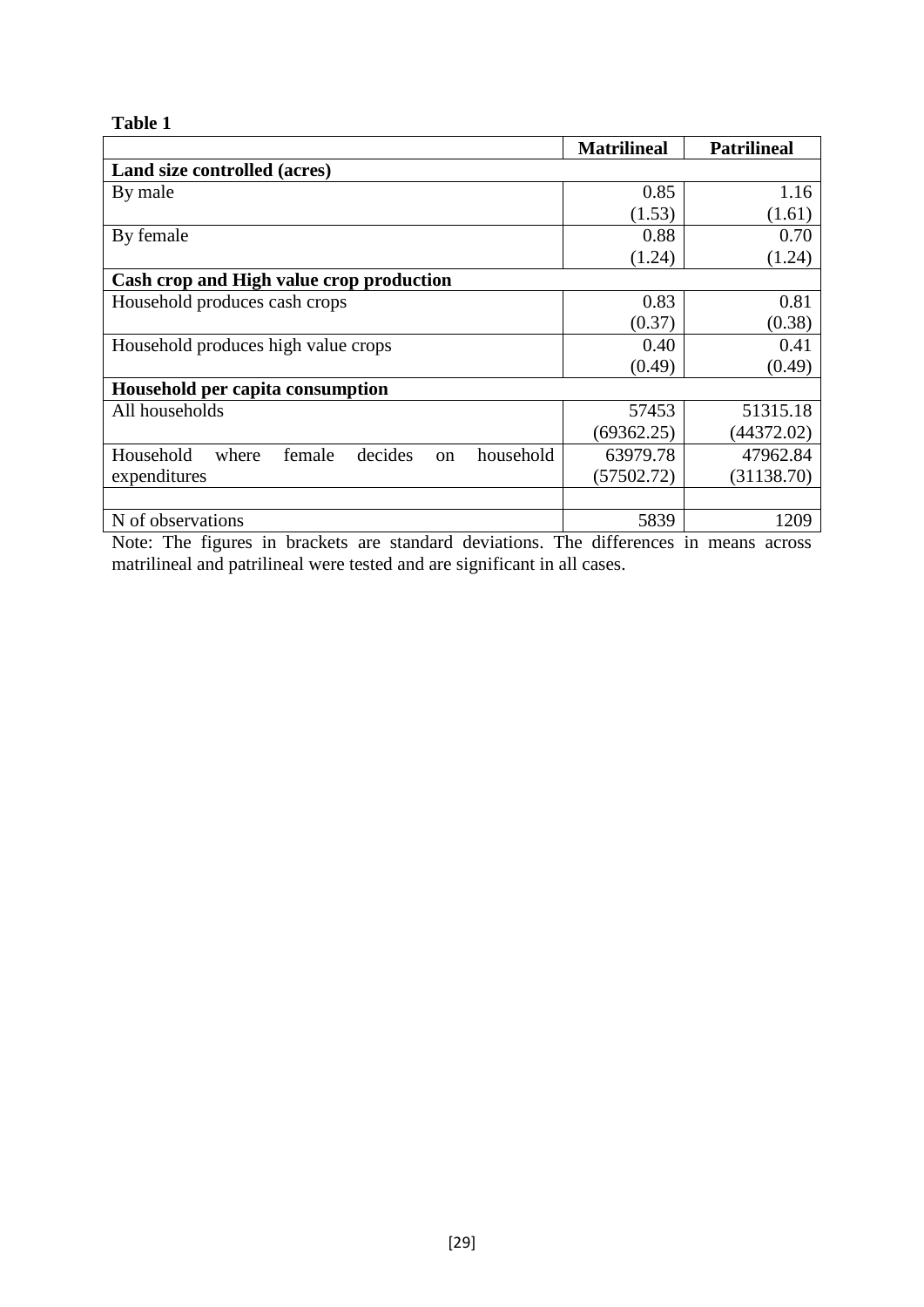|                               | Cash crops (family)           |             | <b>High value crops (family)</b> |                 |  |  |
|-------------------------------|-------------------------------|-------------|----------------------------------|-----------------|--|--|
|                               | <b>Decision</b><br>Per capita |             | Per capita                       | <b>Decision</b> |  |  |
|                               | consumption                   | equation    | consumption                      | equation        |  |  |
| Constant                      | $10.5622***$                  | $0.6518***$ | 10.9528***                       | $-0.6055***$    |  |  |
|                               | (0.0593)                      | (0.1078)    | (0.0432)                         | (0.0984)        |  |  |
| Age of head                   | $0.0028***$                   | $-0.0013$   | $0.0019***$                      | 0.0016          |  |  |
|                               | (0.0005)                      | (0.0011)    | (0.0005)                         | (0.0010)        |  |  |
| Female head                   | $-0.1592***$                  | $-0.1166*$  | $-0.1822***$                     | $-0.0027$       |  |  |
|                               | (0.0299)                      | (0.0692)    | (0.0305)                         | (0.0643)        |  |  |
| Married monogamous            | $-0.0908***$                  | 0.0328      | $-0.1115***$                     | 0.0648          |  |  |
|                               | (0.0306)                      | (0.0712)    | (0.0314)                         | (0.0654)        |  |  |
| Married polygamous            | $-0.1039***$                  | $-0.0125$   | $-0.1411$ ***                    | 0.1075          |  |  |
|                               | (0.0368)                      | (0.0876)    | (0.0379)                         | (0.0783)        |  |  |
| Household size                | $-0.1210***$                  | $0.0271***$ | $-0.1200***$                     | 0.0069          |  |  |
|                               | (0.0036)                      | (0.0087)    | (0.0037)                         | (0.0076)        |  |  |
| Primary education             | $0.2401***$                   | $0.2793***$ | $0.2706***$                      | 0.0433          |  |  |
|                               | (0.0241)                      | (0.0625)    | (0.5360)                         | (0.0505)        |  |  |
| Secondary education           | 0.4798***                     | $0.3702***$ | $0.5360***$                      | $-0.0046$       |  |  |
|                               | (0.0224)                      | (0.0588)    | (0.0225)                         | (0.0472)        |  |  |
| Higher education              | $1.3857***$                   | $0.7590***$ | 1.5808***                        | $-0.5363***$    |  |  |
|                               | (0.0568)                      | (0.1770)    | (0.0591)                         | (0.0288)        |  |  |
| Female decides on             | $-0.0196$                     |             | $-0.0339$                        |                 |  |  |
| expenditures                  | (0.0325)                      |             | (0.0328)                         |                 |  |  |
| Male decides on expenditures  | $-0.0061$                     |             | $-0.0286$                        |                 |  |  |
|                               | (0.0298)                      |             | (0.0296)                         |                 |  |  |
| Patrilineal                   | $-0.0932***$                  |             | $-0.1128***$                     |                 |  |  |
|                               | (0.0206)                      |             | (0.0209)                         |                 |  |  |
| Patrilineal*Female decides    | $0.1707*$                     |             | $0.1606*$                        |                 |  |  |
|                               | (0.0879)                      |             | (0.0885)                         |                 |  |  |
| Patrilineal*Male decides      | $-0.0114$                     |             | $-0.0113$                        |                 |  |  |
|                               | (0.0715)                      |             | (0.0715)                         |                 |  |  |
| Cash crop/high value          | $0.7031***$                   |             | $0.5850***$                      |                 |  |  |
| production                    | (0.0575)                      |             | (0.0587)                         |                 |  |  |
| Female land size              |                               | 0.0530      |                                  | $0.1136***$     |  |  |
|                               |                               | (0.0343)    |                                  | (0.0288)        |  |  |
| Male land size                |                               | 0.0209      |                                  | $0.1275***$     |  |  |
|                               |                               | (0.0244)    |                                  | (0.0214)        |  |  |
| Matrilineal                   |                               | 0.0124      |                                  | $-0.0419$       |  |  |
|                               |                               | (0.0604)    |                                  | (0.0535)        |  |  |
| Matrilineal* Female land size |                               | $-0.0092$   |                                  | $-0.0103$       |  |  |
|                               |                               | (0.0379)    |                                  | (0.0314)        |  |  |
| Matrilineal* Male land size   |                               | $0.1574***$ |                                  | $0.0708***$     |  |  |
|                               |                               | (0.0299)    |                                  | (0.0236)        |  |  |
| LR test of independent        | $Chi2(1)=39.12$               |             | $Chi2(1)=49.11$                  |                 |  |  |
| equations                     | Prob>chi2=0.00000             |             | Prob>chi2=0.00000                |                 |  |  |

### Note: Values within parentheses are robust standard errors. \*\*\*, \*\* and \* indicate significance at the 1%, 5% and 10% levels respectively. The dependent variable for the "first stage" regression model is binary, indicating the choice of producing cash (or high value) crops. The dependent variable for the second stage regression is per adult equivalent household consumption.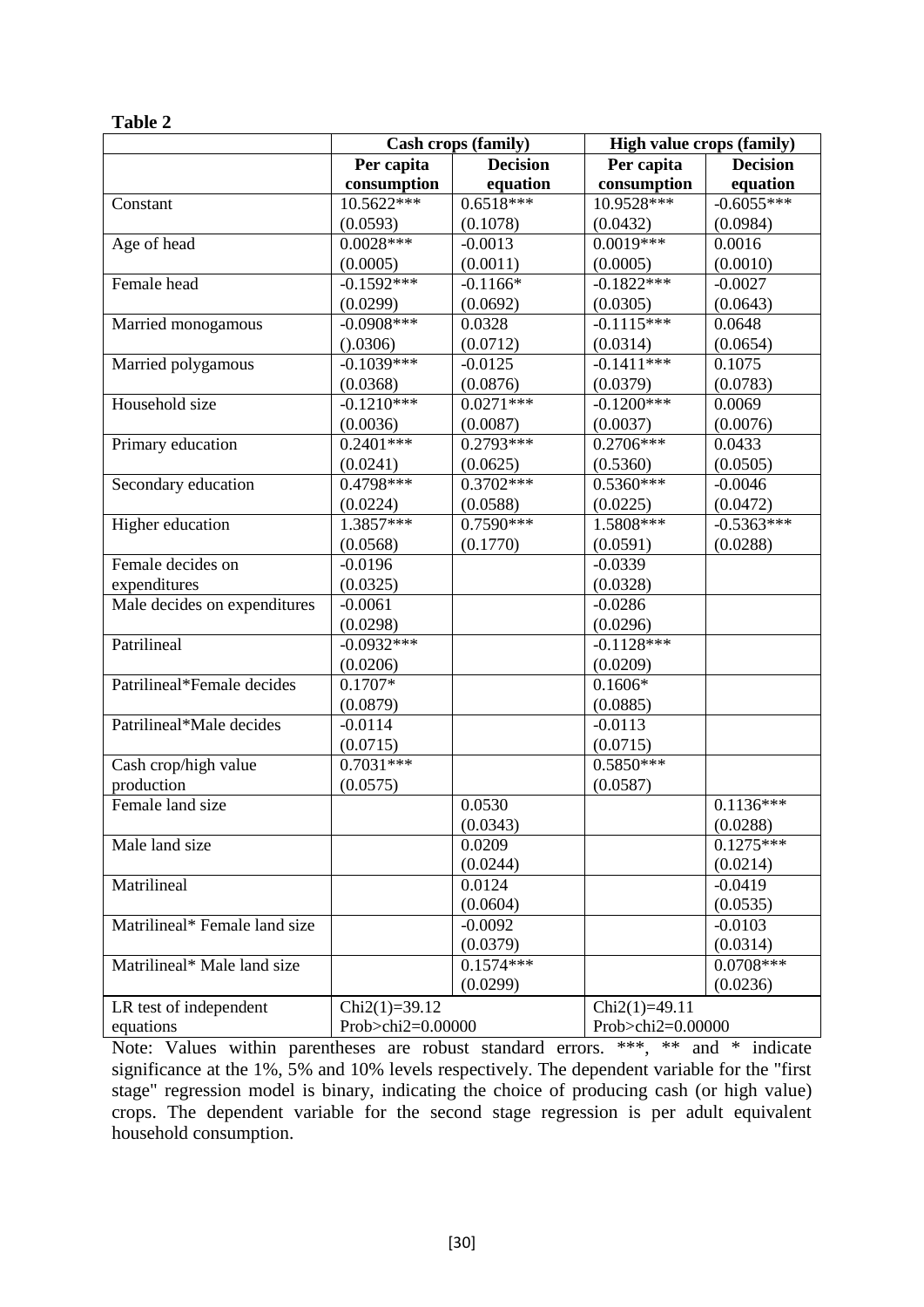### **Table 3: Robustness checks with alternative welfare proxies**

|                                  | Poverty incidence (poor=1) |             |                   | Poverty depth     |                   |                                | <b>Poverty intensity</b> |              |                     |                   |                   |                       |
|----------------------------------|----------------------------|-------------|-------------------|-------------------|-------------------|--------------------------------|--------------------------|--------------|---------------------|-------------------|-------------------|-----------------------|
|                                  | Cash crop                  |             |                   | <b>High value</b> |                   | <b>High value</b><br>Cash crop |                          | Cash crop    |                     | <b>High value</b> |                   |                       |
|                                  | welfare                    | decision    | welfare           | decision          | welfare           | decision                       | welfare                  | decision     | welfare             | decision          | welfare           | decision              |
| Constant                         | 0.4666***                  | $0.6422***$ | $-0.5244***$      | $-0.6344***$      | 31.3765***        | $0.5776***$                    | 8.7723***                | $-0.6307***$ | 15.6332***          | $0.5841***$       | $3.2211***$       | $-0.6308***$          |
|                                  | (0.1227)                   | (0.1085)    | (0.0958)          | (0.0987)          | (1.6473)          | (0.1041)                       | (1.3235)                 | (0.0987)     | (0.9278)            | (0.1049)          | (0.7704)          | (0.0988)              |
| Age of head                      | $-0.0051***$               | $-0.0012$   | $-0.0041***$      | 0.0014            | $-0.0903***$      | $-0.0014$                      | $-0.0700***$             | 0.0015       | $-0.0451***$        | $-0.0014$         | $-0.0353***$      | 0.0015                |
|                                  | (0.0010)                   | (0.0011)    | (0.0011)          | (0.0010)          | (0.0171)          | (0.0011)                       | (0.0155)                 | (0.0010)     | (0.0099)            | (0.0011)          | (0.0090)          | (0.0010)              |
| Female head                      | $0.1293**$                 | $-0.1240*$  | $0.2034***$       | 0.0110            | 1.9393*           | $-0.0953$                      | 3.4747***                | 0.0060       | 1.0908*             | $-0.1050$         | 1.9393***         | 0.0063                |
|                                  | (0.0650)                   | (0.0696)    | (0.0666)          | (0.0640)          | (1.0602)          | (0.0681)                       | (0.9564)                 | (0.0640)     | (0.6144)            | (0.0686)          | (0.5604)          | (0.0640)              |
| Married monogamous               | $-0.0299$                  | 0.0305      | $-0.0097$         | 0.0654            | $-1.5409$         | 0.0243                         | $-1.4684$                | 0.0634       | $-0.8505$           | 0.0246            | $-0.8641$         | 0.0645                |
|                                  | (0.0668)                   | (0.0717)    | (0.0692)          | (0.0653)          | (1.0889)          | (0.0702)                       | (0.9829)                 | (0.0653)     | (0.6310)            | (0.0708)          | (0.5756)          | (0.0652)              |
| Married polygamous               | $-0.0418$                  | $-0.0097$   | 0.0053            | 0.1095            | $-0.3469$         | 0.0045                         | 0.1401                   | 0.1057       | 0.0871              | 0.0056            | 0.2803            | 0.1060                |
|                                  | (0.0789)                   | (0.0881)    | (0.0818)          | (0.0784)          | (1.3115)          | (0.0851)                       | (1.1847)                 | (0.0784)     | (0.7599)            | (0.0855)          | (0.6935)          | (0.0785)              |
| Household size                   | $0.1997***$                | $0.0274***$ | $0.2064***$       | 0.0076            | $3.5440***$       | $0.0388***$                    | 3.3424***                | 0.0063       | 1.8528***           | $0.0362***$       | $1.7356***$       | 0.0065                |
|                                  | (0.0084)                   | (0.0086)    | (0.0083)          | (0.0076)          | (0.1268)          | (0.0083)                       | (0.1145)                 | (0.0076)     | (0.0734)            | (0.0083)          | (0.0670)          | (0.0076)              |
| Primary education                | $-0.3291***$               | $0.2645***$ | $-0.4273***$      | 0.0487            | $-5.5271***$      | $0.1918***$                    | $-7.4459***$             | 0.0494       | $-2.6511**$         | $0.1940***$       | $-3.7105***$      | 0.0479                |
|                                  | (0.0522)                   | (0.0618)    | (0.0521)          | (0.0506)          | (0.8520)          | (0.0588)                       | (0.7633)                 | (0.0507)     | (0.4932)            | (0.0593)          | (0.4470)          | (0.0507)              |
| Secondary education              | $-0.7348***$               | $0.3350***$ | $-0.8867***$      | 0.0056            | $-9.0856***$      | $0.2399***$                    | $-11.6439***$            | 0.0098       | $-4.1739***$        | $0.2570***$       | $-5.5497***$      | 0.0092                |
|                                  | (0.0547)                   | (0.0618)    | (0.0533)          | (0.0471)          | (0.7891)          | (0.0563)                       | (0.7049)                 | (0.0471)     | (0.4566)            | (0.0567)          | (0.4129)          | (0.0471)              |
| Higher education                 | $-1.9479***$               | $0.6198***$ | $-2.3376***$      | $-0.4260***$      | $-13.0991***$     | $0.4341***$                    | $-19.2059***$            | $-0.4073***$ | $-5.7126***$        | $0.4725***$       | $-8.8449***$      | $-0.4128***$          |
|                                  | (0.2591)                   | (0.1702)    | (0.2614)          | (0.1346)          | (2.0178)          | (0.1636)                       | (1.8343)                 | (0.1340)     | (1.1685)            | (0.1651)          | (1.0723)          | (0.1341)              |
| Female decides on                | 0.0056                     |             | 0.0424            |                   | $-1.9657*$        |                                | $-1.8230*$               |              | $-1.5970***$        |                   | $-1.5718**$       |                       |
| expenditures                     | (0.0648)                   |             | (0.0706)          |                   | (1.0337)          |                                | (1.0831)                 |              | (0.6140)            |                   | (0.6407)          |                       |
| Male decides on expenditures     | $-0.0091$                  |             | 0.0168            |                   | $-0.6764$         |                                | $-0.3279$                |              | $-0.5384$           |                   | $-0.3719$         |                       |
|                                  | (0.0609)                   |             | (0.0647)          |                   | (0.9624)          |                                | (0.9802)                 |              | (0.5698)            |                   | (0.5799)          |                       |
| Patrilineal                      | $0.1030**$                 |             | $0.1554***$       |                   | $1.2502*$         |                                | 2.1866***                |              | 0.5512              |                   | $1.0646***$       |                       |
|                                  | (0.0436)                   |             | (0.0446)          |                   | (0.7263)          |                                | (0.6605)                 |              | (0.4216)            |                   | (0.3873)          |                       |
| Patrilineal*Female decides       | $-0.2543$                  |             | $-0.2788$         |                   | $-5.3053*$        |                                | $-4.6935*$               |              | $-2.3208$           |                   | $-1.8506$         |                       |
|                                  | (0.1772)                   |             | (0.1930)          |                   | (2.7881)          |                                | (2.9306)                 |              | (1.6608)            |                   | (1.7346)          |                       |
| Patrilineal*Male decides         | $-0.0758$                  |             | $-0.0529$         |                   | $-0.1603$         |                                | 0.2660                   |              | 0.3509              |                   | 0.4093            |                       |
|                                  | (0.1471)                   |             | (0.1556)          |                   | (2.2923)          |                                | (2.3603)                 |              | (1.3609)            |                   | (1.3963)          |                       |
| Cash crop/high value             | $-1.5048***$               |             | $-0.8709***$      |                   | $-33.4043***$     |                                | $-12.1084***$            |              | $-18.0368***$       |                   | $-5.7119***$      |                       |
| production                       | (0.0925)                   |             | (0.0978)          |                   | (1.1185)          |                                | (1.5006)                 |              | (0.5787)            |                   | (0.8123)          |                       |
|                                  |                            |             |                   |                   |                   |                                |                          |              |                     |                   |                   |                       |
| Female land size                 |                            | $0.0635*$   |                   | $0.1279***$       |                   | $0.0597**$                     |                          | $0.1335***$  |                     | $0.0601*$         |                   | $0.1322***$           |
|                                  |                            | (0.0339)    |                   | (0.0302)          |                   | (0.0297)                       |                          | (0.0306)     |                     | (0.0307)          |                   | (0.0309)              |
| Male land size                   |                            | 0.0236      |                   | $0.1361***$       |                   | 0.0172                         |                          | $0.1358***$  |                     | 0.0105            |                   | $0.1357***$           |
|                                  |                            | (0.0242)    |                   | (0.0227)          |                   | (0.0206)                       |                          | (0.0229)     |                     | (0.0212)          |                   | (0.0232)              |
| Matrilineal                      |                            | 0.0213      |                   | $-0.0276$         |                   | 0.0299                         |                          | $-0.0290$    |                     | 0.0266            |                   | $-0.0314$             |
|                                  |                            | (0.0601)    |                   | (0.0549)          |                   | (0.0553)                       |                          | (0.0551)     |                     | (0.0562)          |                   | (0.0553)              |
| Matrilineal* Female land size    |                            | $-0.0149$   |                   | $-0.0229$         |                   | $-0.0117$                      |                          | $-0.0227$    |                     | $-0.0110$         |                   | $-0.0201$<br>(0.0339) |
|                                  |                            | (0.0375)    |                   | (0.0329)          |                   | (0.0329)                       |                          | (0.0335)     |                     | (0.0341)          |                   |                       |
| Matrilineal* Male land size      |                            | $0.1542***$ |                   | $0.0732***$       |                   | $0.1297***$                    |                          | $0.0748***$  |                     | $0.1310***$       |                   | $0.0752***$           |
|                                  |                            | (0.0299)    |                   | (0.0253)          |                   | (0.0259)                       |                          | (0.0254)     |                     | (0.0266)          |                   | (0.0257)              |
| LR test of independent equations | $Chi2(2)=38.989$           |             | $Chi2(1)=23.9796$ |                   | $Chi2(1)=113.96$  |                                | $Chi2(1)=20.20$          |              | $Chi2(1)=122.62$    |                   | $Chi2(1)=10.42$   |                       |
|                                  | Prob>chi2=0.00000          |             | Prob>chi2=0.0000  |                   | Prob>chi2=0.00000 |                                | Prob>chi2=0.00000        |              | Prob>chi2= $0.0000$ |                   | Prob>chi2=0.00012 |                       |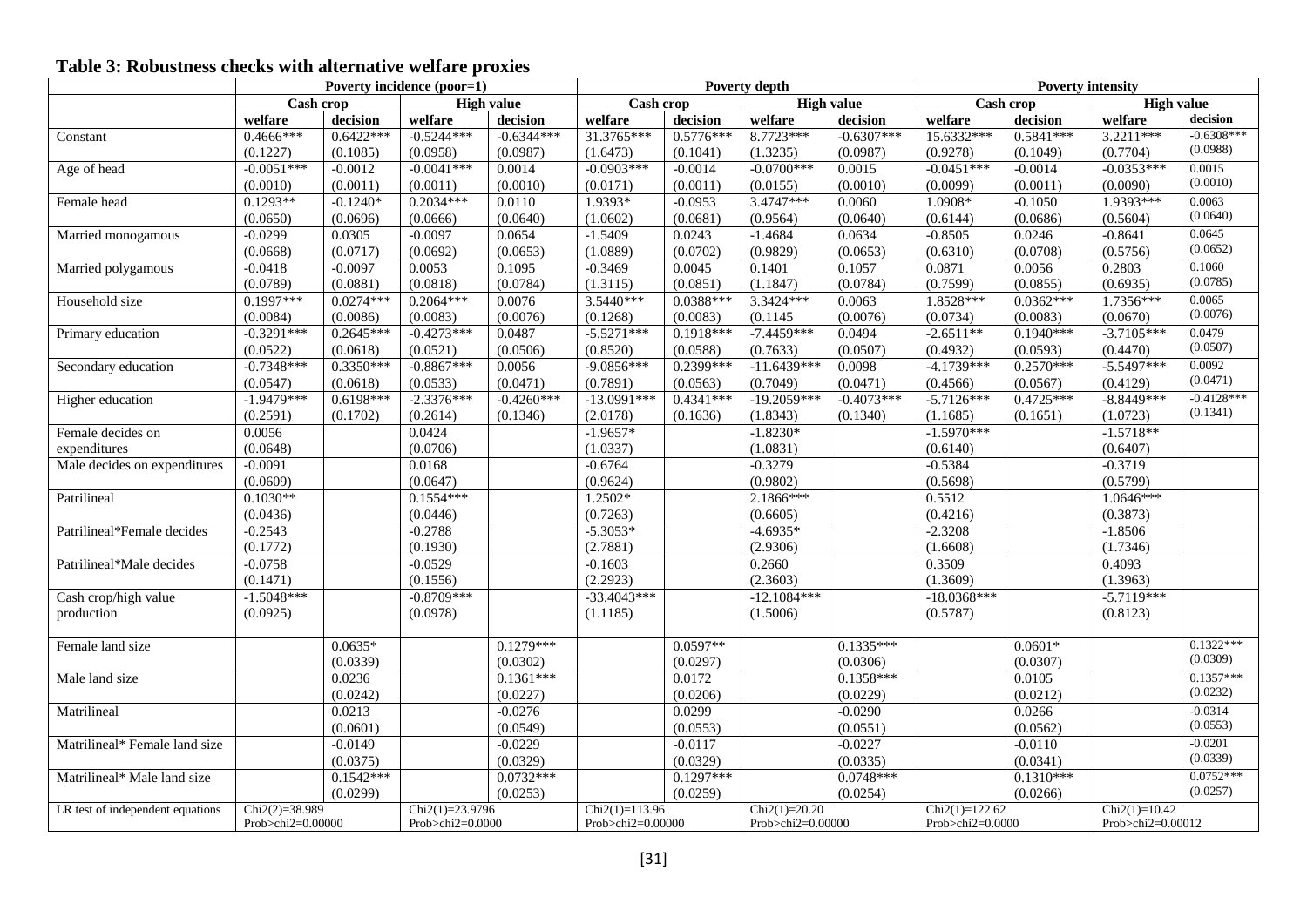

.**Figure 1a: Value of production by male/female agricultural management**

.**Figure 1b: Value of production by male/female agricultural ownership**